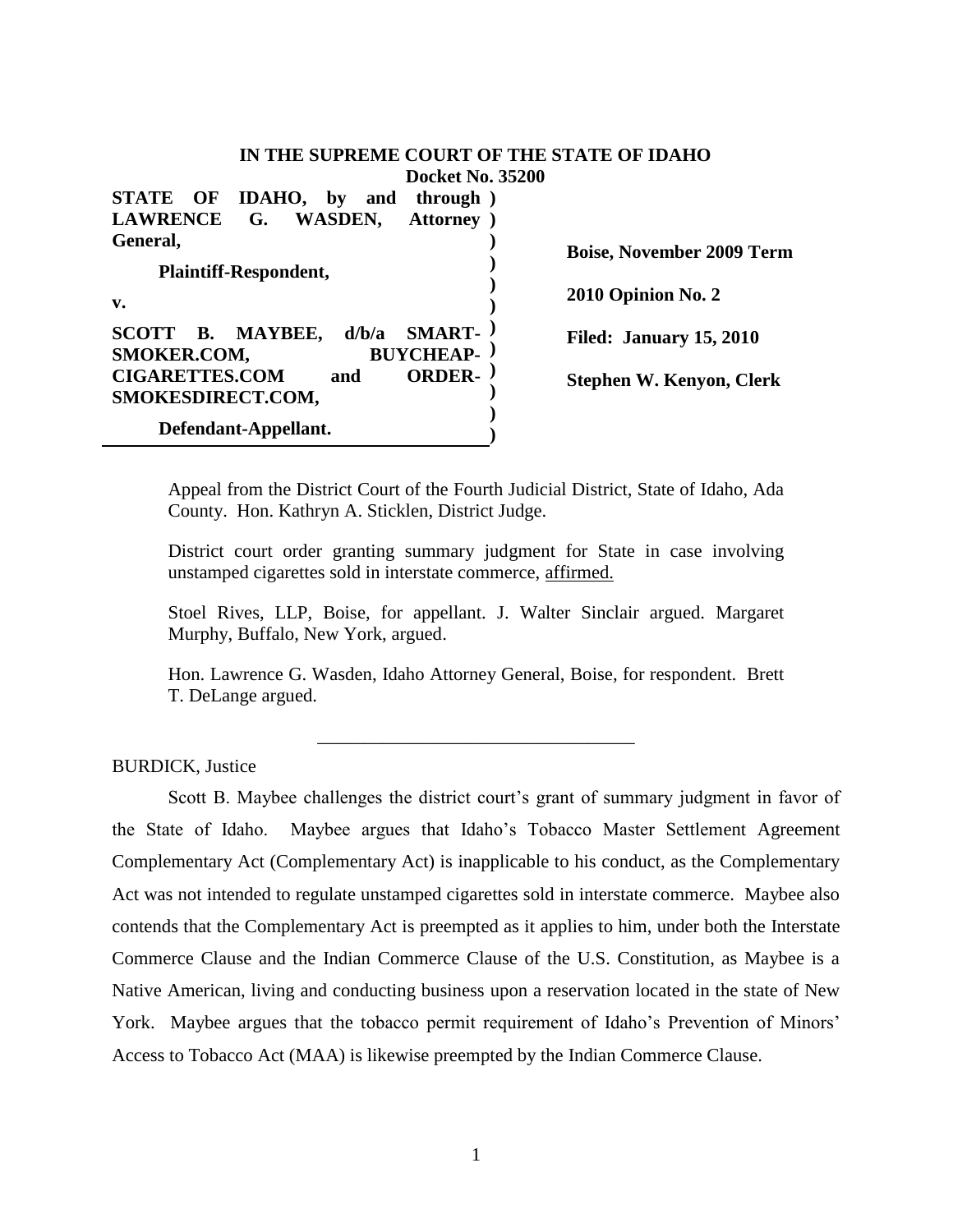#### **I. STATUTORY BACKGROUND**

On November 23, 1998, the four largest tobacco product manufacturers in the United States entered into the Master Settlement Agreement (MSA) with 46 states, including Idaho. The MSA arose out of litigation between the states and tobacco companies concerning responsibility for the costs associated with the treatment of tobacco-related health conditions. *See* MSA (November 23, 1998), http://www2.idaho.gov/ag/consumer/tobacco/MSA.pdf. In addition to requiring changes in advertising and marketing practices the MSA "obligates these manufacturers, in return for a release of past, present and certain future claims against them . . . to pay substantial sums to the state (tied in part to their volume of sales.)" I.C. § 39-7801(e). Under the terms of the MSA, each participating state is required to enact and enforce a "qualifying statute" that "effectively and fully neutralizes the cost disadvantages that the Participating Manufacturers<sup>[1</sup>] experience vis-à-vis Non-Participating Manufacturers within such Settling State as a result of the provisions of [the MSA]." MSA at 52; *see* I.C. § 39-7801(f). If Participating Manufacturers can prove that their market share in a given state has decreased as a result of the MSA, and that the state has not diligently enforced its "qualifying statute," then Participating Manufacturers are entitled to a Non-Participating Manufacturer Adjustment (NPM Adjustment). MSA at 47-59. An NPM Adjustment is a reduction in scheduled payments under the MSA, and results in states having fewer funds available to cover medical costs incurred as a result of tobacco-related health issues. *See id.*

In an attempt to comply with the MSA's requirements, Idaho passed the Master Settlement Agreement Act (MSAA), codified at I.C. §§ 39-7801 to 7803. The MSAA requires tobacco manufacturers to either: (1) join the MSA as signatories, whereupon they will be required to make payments to the State in accordance with the MSA schedule, or (2) make payments into a qualified escrow account in accordance with I.C. § 39-7803(b)(1). Following passage of the MSAA, the Idaho Legislature determined that cigarettes produced by Non-Participating Manufacturers were being sold in Idaho, without qualified escrow payments being made, and that additional measures were necessary to ensure compliance with the MSAA. As a result, the Complementary Act was passed in 2003.

<sup>&</sup>lt;sup>1</sup> As used throughout this opinion, "Participating Manufacturer(s)" refers to those tobacco product manufacturers who have bound themselves to comply with the MSA, either as original signatories or as subsequent adopters.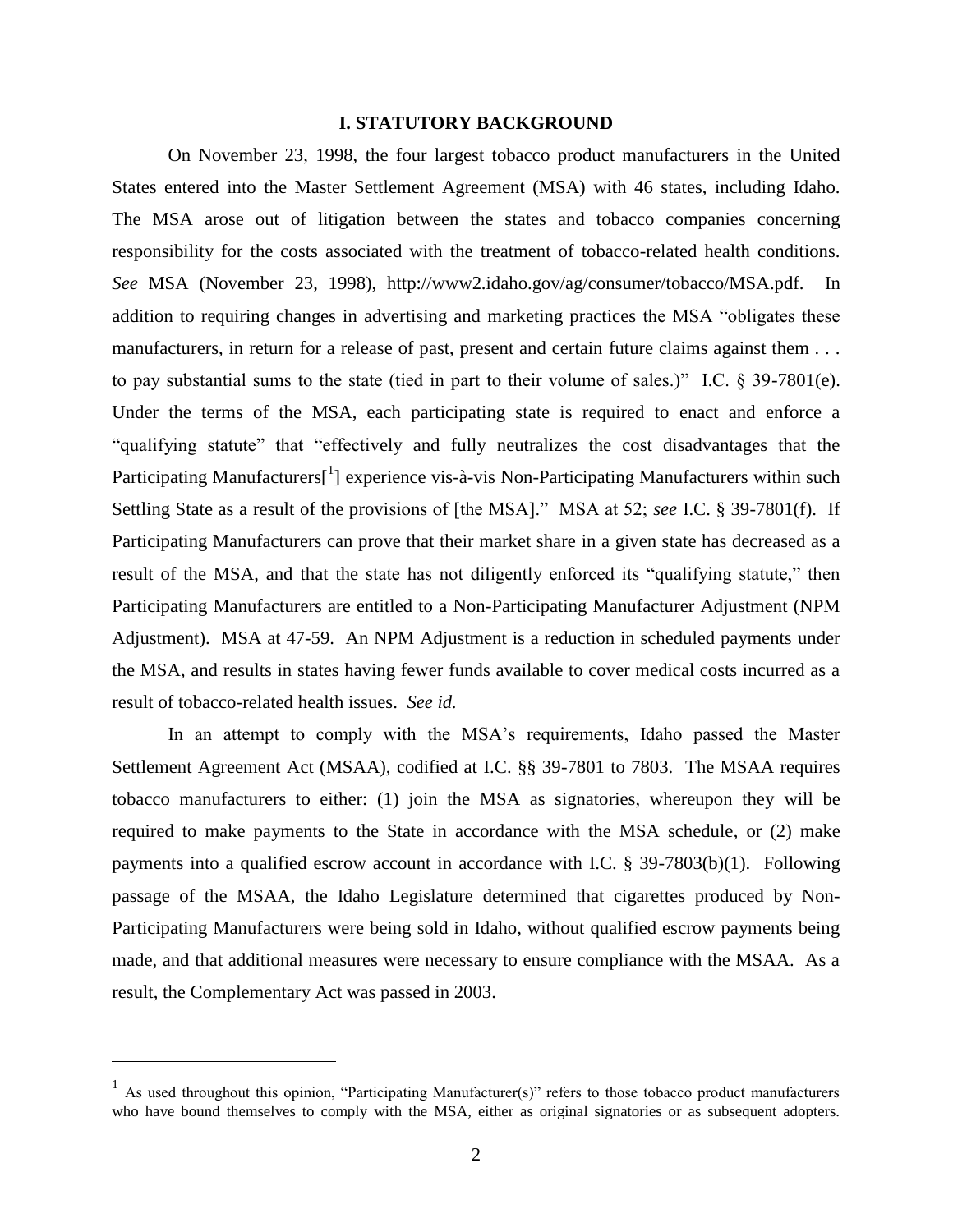In the findings and purpose of the Complementary Act, I.C. § 39-8401, the legislature determined that:

[V]iolations of Idaho"s tobacco master settlement agreement act threaten the integrity of Idaho"s master settlement agreement with leading tobacco product manufacturers, the fiscal soundness of the state, and the public health. The legislature finds that enacting procedural enhancements will help prevent violations of Idaho"s tobacco master settlement agreement act and thereby safeguard the master settlement agreement, the fiscal soundness of the state and the public health.

As such, the goal of the Complementary Act was to prevent end-runs around the fee requirements of the MSA and the escrow requirement of the MSAA, through the sale of cigarettes produced by Non-Participating Manufacturers, who were not paying fees in accordance with the MSA, and were not making escrow payments in accordance with the MSAA. The State was seeking to protect the scheduled fee payments under the MSA, and ensure that appropriate escrow funds are available to the State when needed to pay for medical expenses incurred due to tobacco-related health conditions, thereby protecting the public health.

Pursuant to this goal, I.C. § 39-8403(1) requires all tobacco product manufacturers whose products are sold in Idaho to provide Idaho"s attorney general with an annual certification that the manufacturer is either a signatory to the MSA or is fully complying with the escrow requirements of the MSAA. Idaho Code § 39-8403(2) directs the Idaho attorney general to develop and publish the Directory of Compliant Tobacco Product Manufacturers and Brand Families (Idaho Directory), listing all tobacco product manufacturers who have met their obligations under I.C. § 39-8403(1) of the Complementary Act.<sup>2</sup> See Idaho Directory (October 5, 2009), http://www2.state.id.us/ag/consumer/tobacco/manufacturer\_directory.htm. Idaho Code § 39-8403(3) makes it unlawful for any person:

(b) To sell, offer or possess for sale in this state, cigarettes of a tobacco product manufacturer or brand family not included in the directory; (c) To acquire, hold, own, possess, transport, import, or cause to be imported cigarettes that the person knows or should know are intended for distribution or sale in the state in violation of this subsection (3).

<sup>&</sup>quot;Non-Participating Manufacturer(s)" refers to those tobacco product manufacturers who are not signatories, nor adopters of the MSA.

 $2\text{ A}$ s used throughout this opinion, "Noncompliant Manufacturer(s)" refers to those Non-Participating Manufacturers who have not met their escrow obligations under the MSAA, and therefore are not included on Idaho"s Directory of Compliant Tobacco Product Manufacturers and Brand Families. "Noncompliant Cigarettes" refers to cigarettes produced by Noncompliant Manufacturers.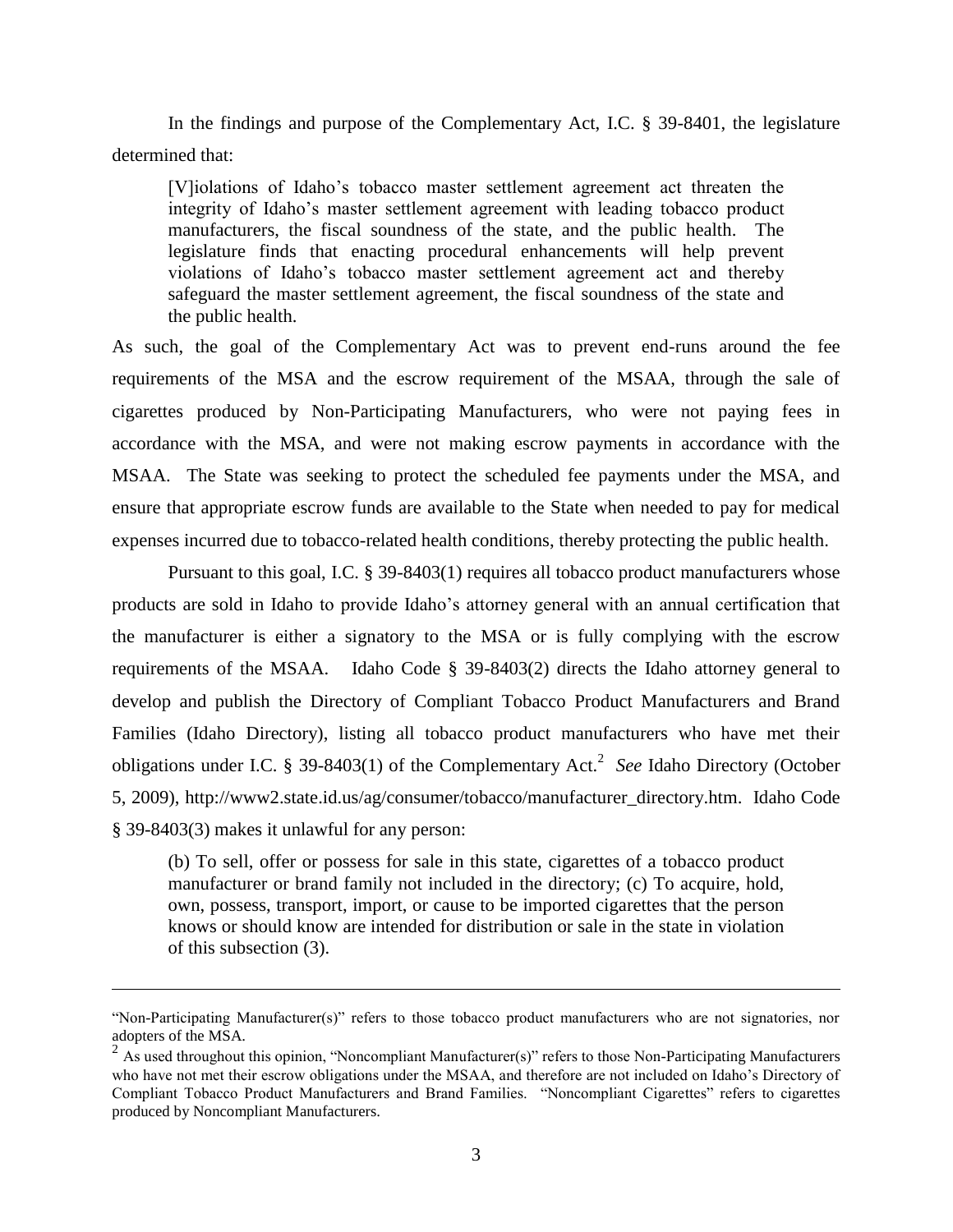Idaho has been particularly concerned with the influence and effects of tobacco products on children and young adults, and in an effort to help prevent future tobacco-related health conditions, the legislature passed the MAA in 1998. I.C. § 39-5701 *et seq*. In the legislative findings and intent of the MAA the legislature noted that decreasing tobacco use amongst Idaho"s minors (estimated at that time to be at least 27%) was a State goal, related to the promotion of the general health and welfare. I.C. § 39-5701. The legislature further found tobacco to be a "gateway drug," with children who use tobacco being far more likely to use other illegal substances, including alcohol, marijuana, and cocaine. *Id*. Finally, the legislature determined that:

Tobacco is the number one killer in Idaho causing more deaths by far than alcohol, illegal drugs, car crashes, homicides, suicides, fires and AIDS combined. According to the center for disease control and prevention (CDC), twenty-four thousand three hundred ninety-four (24,394) children in Idaho currently under eighteen (18) years of age will die prematurely from tobacco-related disease. Tobacco costs the state over two hundred forty million dollars (\$240,000,000) each year and is the single most preventable cause of death and disability in Idaho.

*Id.* The legislature passed the MAA in an effort to prevent minors from accessing tobacco products, in part by regulating who is authorized to sell tobacco. Idaho Code § 39-5704(1) states that it "shall be unlawful to sell or distribute or offer tobacco products for sale or distribution at retail or to possess tobacco products with the intention of selling at retail without having first obtained a tobacco permit from the department which shall be the only retail tobacco permit or license required."

Once again, after several years the legislature determined that the MAA was not entirely effective in accomplishing its goal, and additional measures were required to shore up the act. In 2003, the MAA was amended, with minor changes to I.C. §§ 39-5702 and 5710, and the addition of I.C. §§ 39-5714 to 5718. The statement of purpose accompanying the house bill that was later passed as the 2003 amendment, states:

Over the past several years, the State of Idaho has been a leader in preventing youth access to tobacco products. With the rise of tobacco sales via the internet and other direct sales means, a hole in existing Idaho law has surfaced. This legislation would stop a delivery sale of tobacco products to any individual who is under the legal minimum purchase age in Idaho.

H.B. 357, RS 13148, 57th Leg., Reg. Sess. (Idaho 2003), *available at* http://www3.state.id.us/oas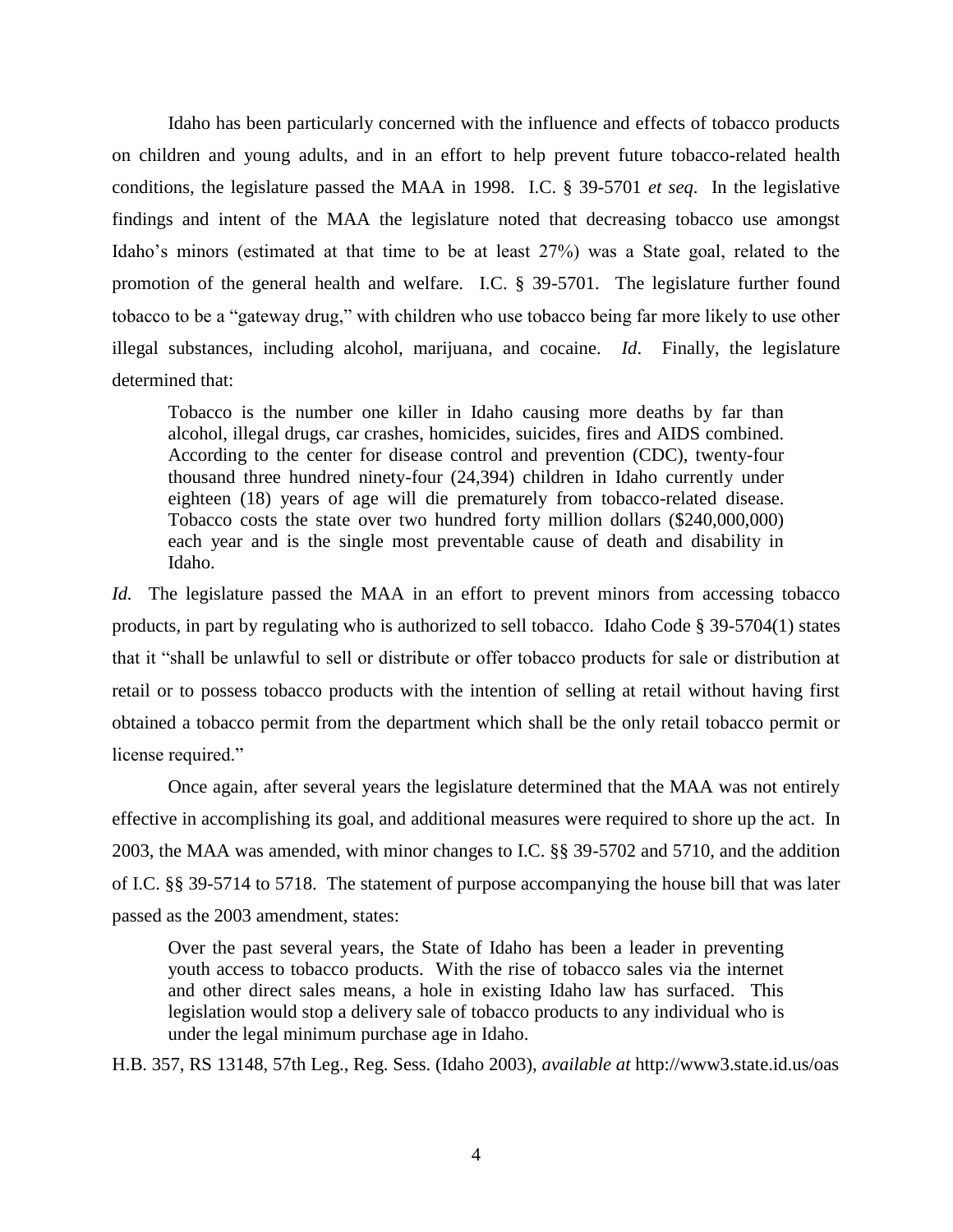is/2003/H0357.html#sop. The pertinent changes brought about by the 2003 amendment are as follows: I.C. § 39-5718 requires all delivery sellers to obtain a tobacco permit, and to provide the State with regular information regarding all delivery sales; I.C. § 39-5714 forbids tobacco permit holders from making delivery sales to minors; I.C. § 39-5716 requires delivery sellers to include specific language concerning health risks and taxes on all advertisements or websites; and I.C. § 39-5717 requires that each delivery sales order include a document with the following language: "TOBACCO PRODUCTS: IDAHO LAW PROHIBITS SHIPPING TO INDIVIDUALS UNDER THE AGE OF EIGHTEEN YEARS, AND REQUIRES THE PAYMENT OF TAXES PURSUANT TO CHAPTER 25, TITLE 63, IDAHO CODE. PERSONS VIOLATING THIS MAY BE CIVILLY AND CRIMINALLY LIABLE."

## **II. FACTUAL AND PROCEDURAL BACKGROUND**

Maybee is a Native American member of the Seneca Nation of Indians and resides on an Indian reservation located in western New York. As the sole proprietor of the websites smartsmoker.com, ordersmokesdirect.com, and buycheapcigarettes.com, Maybee has sold over 2,500,000 cigarettes from brands not listed on the Idaho Directory to consumers located within Idaho. Maybee does not possess an Idaho tobacco permit.

On August 21, 2006, an Idaho deputy attorney general wrote a letter to Maybee, advising Maybee of Idaho's tobacco laws and Maybee's apparent violation of those laws, and requesting that Maybee desist in his unlawful conduct. On September 22, 2006, the State filed a Verified Complaint against Maybee with the district court, alleging violations of the Complementary Act and the MAA. Maybee failed to respond to the Complaint and the State obtained a Default Judgment on November 12, 2006. Pursuant to a motion filed by Maybee, the district court set aside the default judgment on January 19, 2007.

On June 19, 2007, the State moved for summary judgment, and on August 21, 2007, Maybee made a cross-motion for summary judgment. A summary judgment hearing was held before the district court on September 18, 2007, and on October 31, 2007, the district court issued its Memorandum Decision and Order finding that the State was entitled to summary judgment.

First, the district court held that the cigarette sales in question took place in Idaho for purposes of the Complementary Act. The court then found that Maybee was judicially estopped from claiming that the sales took place in New York, as Maybee had previously submitted an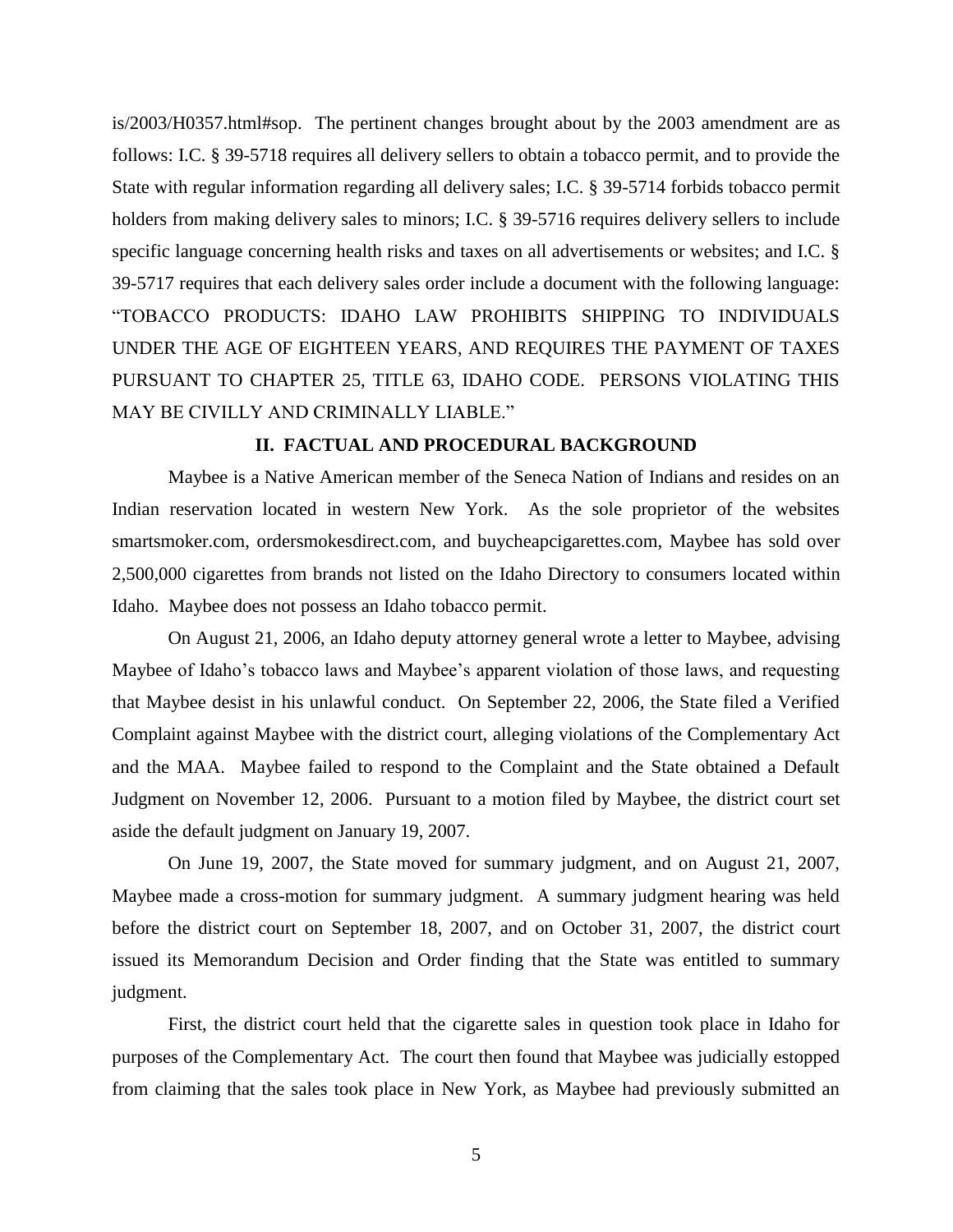affidavit in a New York case representing that his internet sales took place in the purchasers" home states. The court also noted that the Idaho Uniform Commercial Code (IUCC) was likely inapplicable to the Complementary Act, as far as determining where the cigarette sales took place. Second, the court held that Maybee"s arguments concerning preemption under the Indian Traders Act was clearly misplaced as the Act clearly regulated only sales *to* Native Americans, not sales *from* Native Americans. Third, the court found that the Indian Commerce Clause did not preempt application of the MAA to Maybee (this ruling was possibly extended to the Complementary Act as well. On this point the Memorandum Decision and Order is unclear). Fourth, the court found that the Complementary Act, as applied to Maybee, was not preempted by the Interstate Commerce Clause.

Maybee filed a Motion for Reconsideration on December 17, 2007, based in part upon his "corrected" affidavit in the New York case that had been relied upon by the district court in finding Maybee judicially estopped from claiming that his sales occurred in New York and not Idaho. On February 26, 2008, the district court issued its second Memorandum Decision and Order denying Maybee"s motion on the grounds that amending the affidavit from the New York case did not change the finding of judicial estoppel, and reiterating that, in the alternative, the IUCC was not controlling on the issue of situs of sales for purposes of the Complementary Act. Also on February 26, 2008, the district court entered a Judgment, enjoining Maybee from selling cigarettes not listed on the Idaho Directory to parties within Idaho, or importing Noncompliant Cigarettes into the state of Idaho. The Judgment further enjoined Maybee from selling any tobacco products in Idaho, or possessing them for retail in Idaho, without first obtaining the tobacco permit mandated by the MAA. Finally, the district court awarded the State civil penalties of \$163,225, as well as costs and attorney fees pursuant to I.C. § 39-8407(5).

On April 8, 2008, Maybee filed his Notice of Appeal to this Court. We now affirm.

#### **III. STANDARD OF REVIEW**

"On appeal from the grant of a motion for summary judgment, this Court"s standard of review is the same as the standard used by the district court originally ruling on the motion." *Boise Tower Assoc., LLC v. Hogland,* 147 Idaho 774, \_\_, 215 P.3d 494, 499 (2009). Summary judgment is appropriate "if the pleadings, depositions, and admissions on file, together with the affidavits, if any, show that there is no genuine issue as to any material fact and that the moving party is entitled to a judgment as a matter of law." I.R.C.P. 56(c). If the evidence presented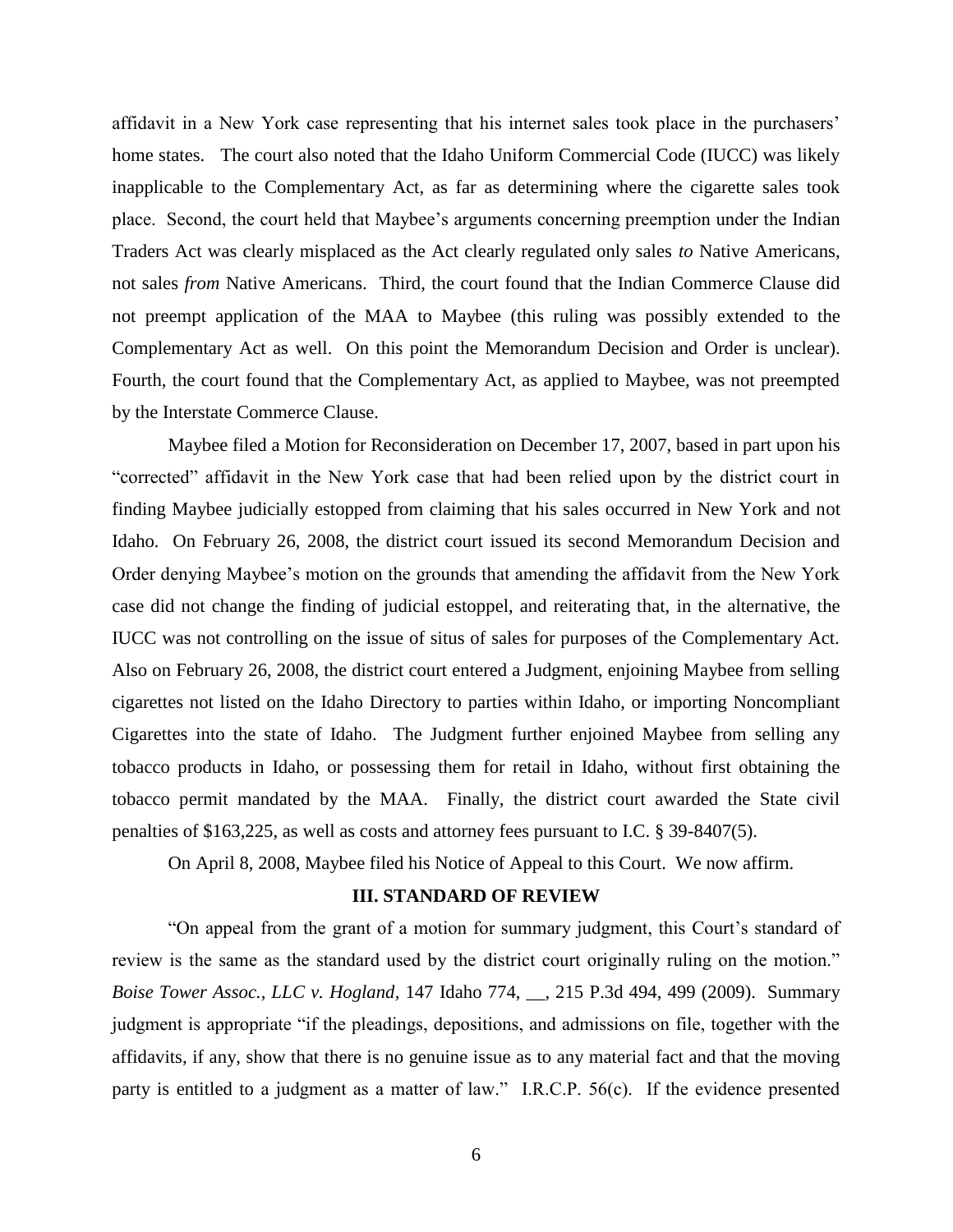shows no disputed issues of material fact, then all that remains are questions of law, over which this Court exercises free review. *Mendenhall v. Aldous*, 146 Idaho 434, 436, 196 P.3d 352, 354 (2008). "The Supreme Court exercises free review over issues of statutory interpretation." *Taylor v. Maile*, 146 Idaho 705, 711, 201 P.3d 1282, 1288 (2009).

### **IV. ANALYSIS**

The facts are not in dispute, having been stipulated to by the parties. This Court must determine four issues. First, whether the Complementary Act is intended to regulate interstate sales, and whether Maybee sells cigarettes or offers cigarettes for sale within Idaho. Second, whether the Complementary Act, as applied to interstate delivery sellers, is preempted by the Interstate Commerce Clause. Third, whether the Complementary Act and the MAA, as applied to Maybee, are preempted by the Indian Commerce Clause. Fourth, whether the State is entitled to attorney fees on appeal. We shall address these issues in turn.

# **A. The Complementary Act is intended to govern interstate as well as intrastate sales of cigarettes to consumers in the state of Idaho, and Maybee sells cigarettes in Idaho.**

The goal of the Idaho Legislature in enacting the Complementary Act was to prevent the sale of cigarettes made by any Noncompliant Manufacturer. Maybee, as a matter of uncontested fact, has sold over 2,500,000 cigarettes (as defined under the MSAA and Complementary Act) produced by Noncompliant Manufacturers to Idaho consumers.

# 1. The Complementary Act regulates cigarettes, as defined by the MSAA, not merely "units sold."

Maybee acknowledges that he has sold unstamped cigarettes, not listed on the Idaho Directory, through interstate commerce, to Idaho consumers. Nevertheless, Maybee contends that he is not subject to the Complementary Act"s restrictions, as the Complementary Act and the MSAA must be interpreted *in pari materia*, and therefore those Acts regulate not "cigarettes" but "units sold." Maybee cites to the statement of purpose for House Bill 111, which later became the Complementary Act. That statement of purpose reads:

This proposed legislation is designed to be complementary legislation to Idaho"s Tobacco Master Settlement Agreement Act ("the Act"). Under Idaho"s Master Settlement Agreement with the tobacco industry, Idaho must diligently enforce the Act. A number of tobacco product manufacturers are not complying with the provisions of the Act. Many of the non-compliant manufacturers are located in foreign countries. Effecting compliance is in some cases quite difficult because of their location. Requiring cigarette distributors to only stamp and distribute cigarettes of tobacco product manufacturers that are in compliance with the Act, and establishing procedures and remedies to ensure that the Act's provisions will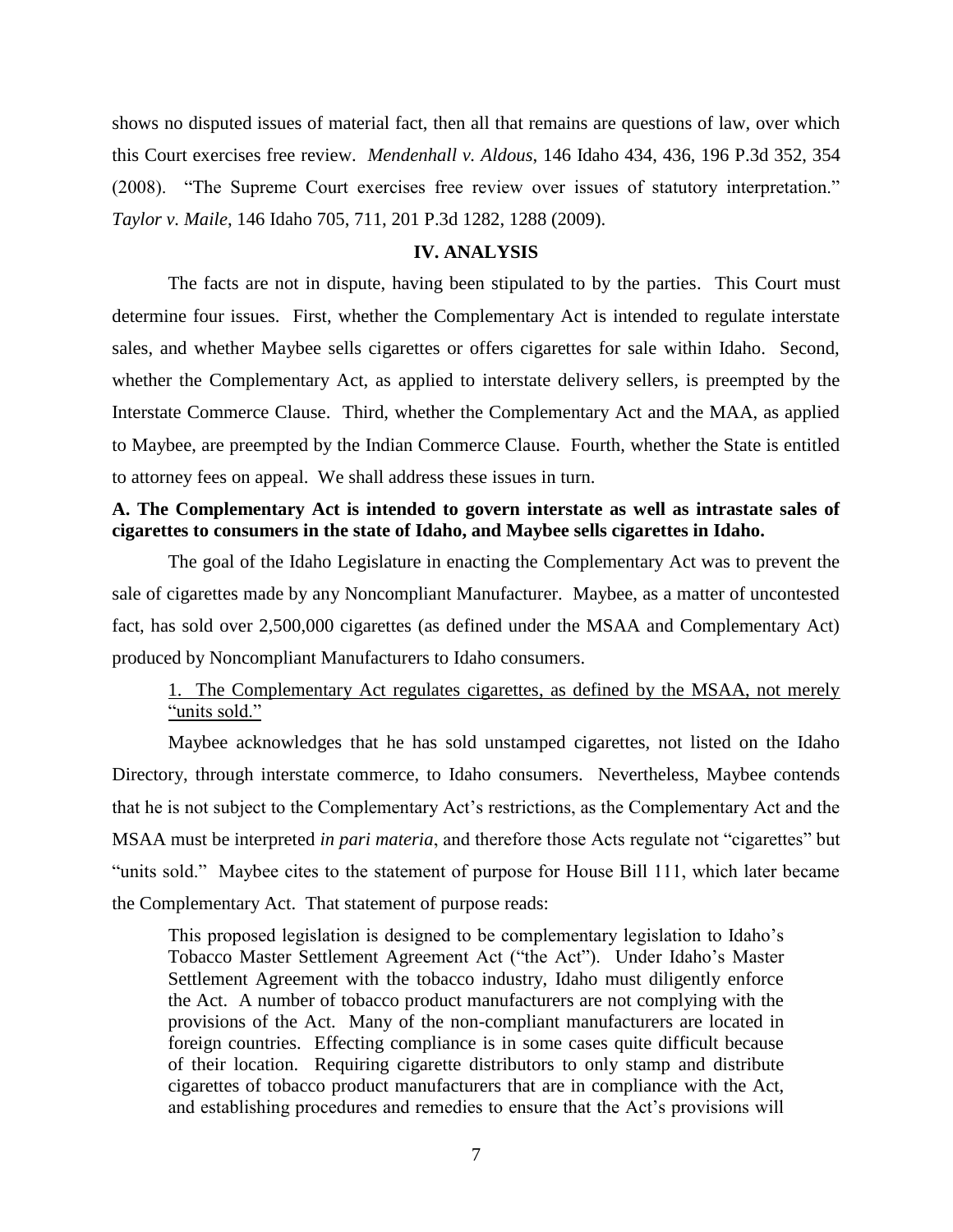be followed will significantly improve compliance under, and assist Idaho with its duty of enforcing, the Act.

H.B. 111, RS 12609, 57th Leg., Reg. Sess. (Idaho 2003), *available at* http://www3.state.id.us/oas is/2003/H0111.html. Maybee argues that, because the MSAA only requires Non-Participating Manufacturers to make escrow payments for "units sold," (such definition not including cigarettes that do not bear an Idaho tax stamp) the Complementary Act should also be read as regulating "units sold" rather than all cigarettes. Maybee contends that the regulation of "units sold" is all that is required for the State to meet its obligations of diligently enforcing the MSAA, as required by the MSA, and that therefore the State is not at risk of an NPM Adjustment under the MSA.

The basic rules of statutory construction were summarized by this Court in *City of Sandpoint v. Sandpoint Independent Highway District*:

The interpretation of a statute is a question of law over which we exercise free review. It must begin with the literal words of the statute; those words must be given their plain, usual, and ordinary meaning; and the statute must be construed as a whole. If the statute is not ambiguous, this Court does not construe it, but simply follows the law as written. A statute is ambiguous where the language is capable of more than one reasonable construction. If the statute is ambiguous, then it must be construed to mean what the legislature intended for it to mean. To determine that intent, we examine not only the literal words of the statute, but also the reasonableness of proposed constructions, the public policy behind the statute, and its legislative history. Statu[t]es that are *in pari materia* must be construed together to effect legislative intent. Statutes are *in pari materia* if they relate to the same subject.

139 Idaho 65, 69, 72 P.3d 905, 909 (2003) (internal citations omitted). "Language of a particular section need not be viewed in a vacuum. And all sections of applicable statutes must be construed together so as to determine the legislature's intent." *Friends of Farm to Market v. Valley County*, 137 Idaho 192, 197, 46 P.3d 9, 14 (2002) (internal quotation marks omitted) (quoting *Lockhart v. Dept. of Fish and Game*, 121 Idaho 894, 897, 828 P.3d 1299, 1302 (1992)). "Constructions that would lead to absurd or unreasonably harsh results are disfavored." *In re Daniel W.*, 145 Idaho 677, 680, 183 P.3d 765, 768 (2008).

The words of the Complementary Act, given their plain, usual and ordinary meaning, are unambiguous, and are not in conflict with any provision of the MSAA. Idaho Code § 39-8402(2) provides that "cigarette" has the same meaning under the Complementary Act as it has under the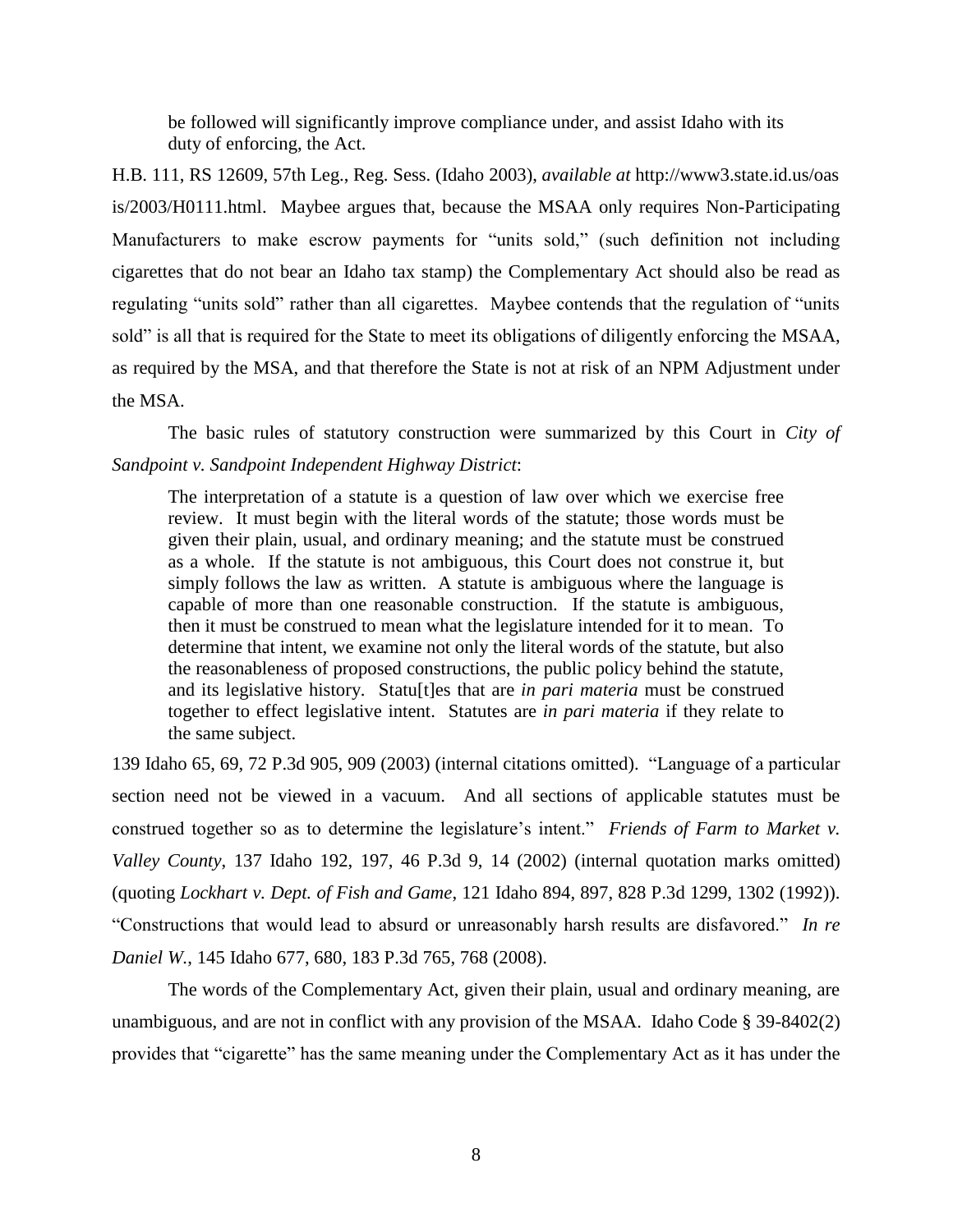MSAA, defined at I.C. § 39-7802(d).<sup>3</sup> The definition of cigarette makes no reference to tax stamps, or units sold, and is quite broad in scope. Having incorporated this definition, I.C. § 39- 8403(3) states:

It shall be unlawful for any person: (a) To affix a stamp to a package or other container of cigarettes of a tobacco product manufacturer or brand family not included in the directory; (b) To sell, offer or possess for sale in this state, cigarettes of a tobacco product manufacturer or brand family not included in the directory; (c) To acquire, hold, own, possess, transport, import, or cause to be imported cigarettes that the person knows or should know are intended for distribution or sale in the state in violation of this subsection (3).

The plain meaning of this statute is, *inter alia*, that it is illegal to sell, offer, or possess for sale Noncompliant Cigarettes, within Idaho.

It is worth noting that under Maybee"s proposed interpretation, an absurdity would result. Idaho Code § 39-8403(3)(a) mandates that no stamps be affixed to cigarettes manufactured by Noncompliant Manufacturers. If we were to accept Maybee"s proposed interpretation of "cigarettes" under the Complementary Act as meaning "units sold," then I.C. § 39-8403(3)(a) is mandating that one may not affix a tax stamp to a Noncompliant Cigarette, and since unstamped cigarettes are not considered cigarettes, this in-effect means that one may not affix a stamp to a stamped cigarette.

We hold that the Complementary Act clearly prohibits selling, or offering for sale, Noncompliant Cigarettes, in Idaho.

# 2. The Complementary Act applies to interstate "delivery" sellers as well as to intrastate sellers.

Maybee next argues that the Complementary Act, read *in pari materia* with the MSAA, is applicable only to intrastate sales of cigarettes in Idaho. In summary, this argument is as

<sup>&</sup>lt;sup>3</sup> "Cigarette" means any product that contains nicotine, is intended to be burned or heated under ordinary conditions of use, and consists of or contains: (1) any roll of tobacco wrapped in paper or in any substance not containing tobacco; or (2) tobacco, in any form, that is functional in the product, which, because of its appearance, the type of tobacco used in the filler, or its packaging and labeling, is likely to be offered to, or purchased by, consumers as a cigarette; or (3) any roll of tobacco wrapped in any substance containing tobacco which, because of its appearance, the type of tobacco used in the filler, or its packaging and labeling, is likely to be offered to, or purchased by, consumers as a cigarette described in clause (1) of this definition. The term "cigarette" includes "roll-your-own" (i.e., any tobacco which, because of its appearance, type, packaging, or labeling is suitable for use and likely to be offered to, or purchased by, consumers as tobacco for making cigarettes). For purposes of this definition of "cigarette," nine one-hundredths (0.09) ounces of "roll-your-own" tobacco shall constitute one (1) individual "cigarette."

I.C. § 39-7802(d).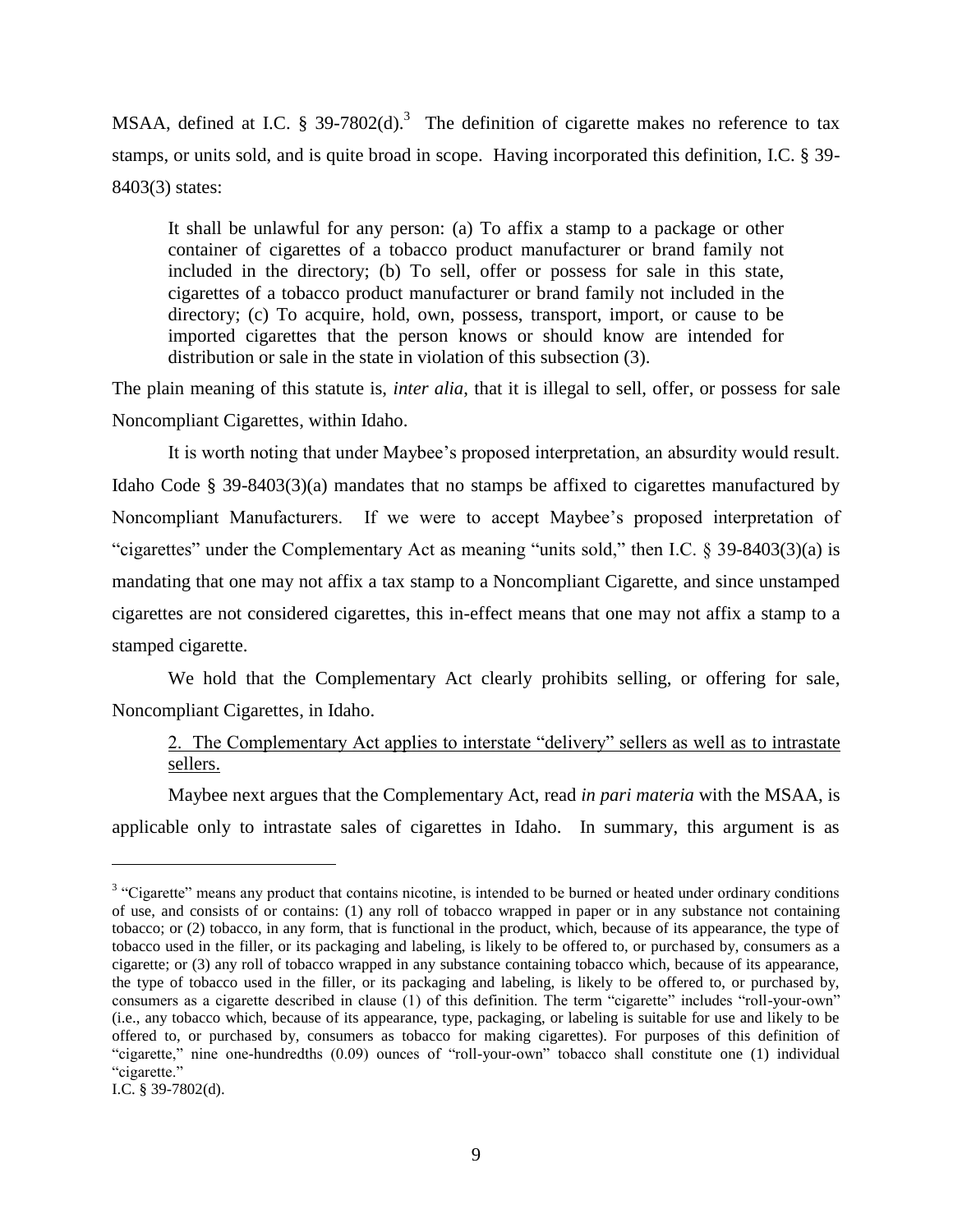follows: (1) the State's sole purpose in enacting the Complementary Act was to prevent an NPM Adjustment in the scheduled payments to the State from the Participating Manufacturers under the MSA; (2) the State has no obligation to regulate the sale of unstamped cigarettes within Idaho under the MSAA (the qualifying statute enacted in accordance with the MSA), and so would not face an NPM Adjustment by allowing interstate sales of Noncompliant Cigarettes; (3) out-of-state delivery sellers have no substantial nexus to the state and therefore cannot be required to collect or remit taxes on goods sold in interstate commerce to Idaho consumers, as such, these sellers do not have to stamp their cigarettes; and (4) the State therefore had no intention of regulating the conduct of interstate sellers selling unstamped cigarettes in Idaho.

The logical flaws in this argument are apparent. First, as stated above, the plain language of the Complementary Act demonstrates a legislative intent to regulate the sale of all cigarettes, not only stamped cigarettes, whereas the MSAA regulates only stamped cigarettes ("units sold"). Second, under Maybee's proposed interpretation, Non-Participating Manufacturers based outside of Idaho could avoid their escrow obligations altogether by simply selling their cigarettes directly to Idaho consumers through the mail, or through an out-of-state retailer who would sell directly to Idaho consumers through the mail, rather than through in-state wholesalers and retailers. Such a result would violate not only the spirit of the MSA, but also Idaho public policy, and would be detrimental to the fiscal soundness of the State. Third, this argument glosses over the fact that, possible NPM Adjustments aside, Non-Participating Manufacturers that do not comply with the MSAA"s escrow requirements deprive the State of financial assets, which are needed to defray medical care costs that have arisen as a result of tobacco-related health issues.

"Statutes are construed under the assumption that the legislature was aware of all other statutes and legal preceden[t] at the time the statute was passed." *Druffel v. State, Dep't of Transp.*, 136 Idaho 853, 856, 41 P.3d 739, 742 (2002).

### *i. The Complementary Act & Idaho Code § 63-2508*

The Complementary Act provides that it shall be unlawful for any person "[t]o affix a stamp to a package or other container of cigarettes of a tobacco product manufacturer or brand family not included in the directory." I.C.  $\S 39-8403(3)(a)$ . Idaho Code  $\S 63-2508$  provides that:

No cigarettes may be purchased, sold, distributed, stored or held on hand or in possession of any person *without Idaho stamps having been affixed thereto*, within a reasonable time after receipt thereof. No person may import cigarettes,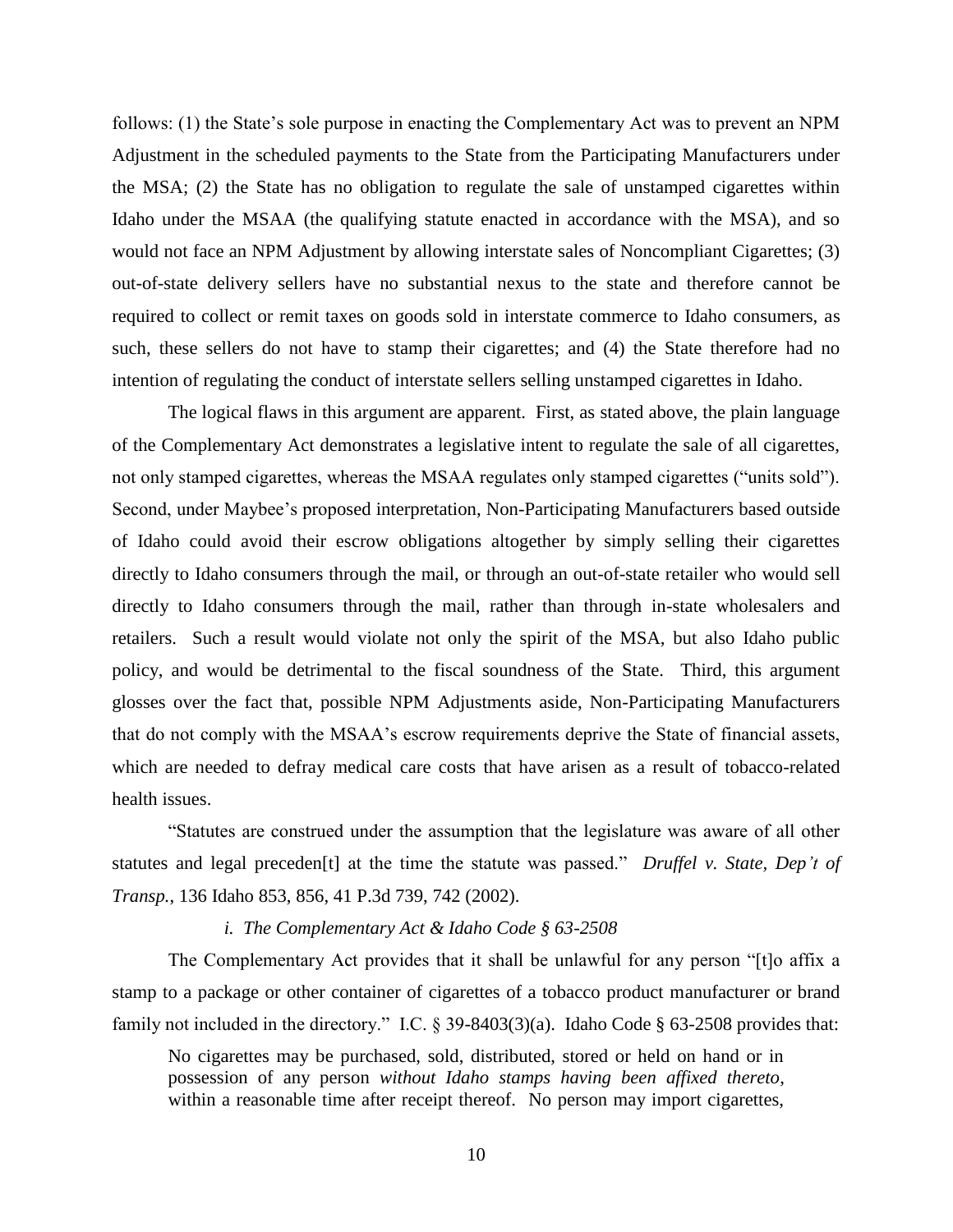nor hold or have in possession *unstamped cigarettes*, unless he shall have qualified under this act as a wholesaler and obtained a permit, as provided for in section 63-2503, Idaho Code.

(Emphasis added). Idaho Code § 63-2508 was enacted in 1974, and amended in 1986, long before the Complementary Act was enacted in 2003. *See* S.L. 1986, ch. 193, § 5. When the legislature forbade the stamping of Noncompliant Cigarettes in I.C. § 39-8403(a), they did so with the knowledge that I.C. § 63-2508 broadly restricts the legality of possessing unstamped cigarettes within the state.

### *ii. The Complementary Act & the MAA*

In 2003, the legislature amended the MAA, seeking to strengthen existing Idaho tobacco statutes, as they pertain to internet and delivery sellers. Under this amendment, Idaho Code §  $39-5702(2)$  defines a "[d]elivery sale" as:

[T]o distribute tobacco products to a consumer in a state where either: (a) the individual submits the order for such sale by means of a telephonic or other method of voice transmission, data transfer via computer networks, including the internet and other online services, or facsimile, or the mails; or (b) the tobacco products are delivered by use of the mails or a delivery service.

From the stipulated and uncontested facts of this case, it is clear, as a matter of law, that Maybee is engaged in delivery sales. Idaho Code § 39-5714 addresses "[r]equirements for delivery sales," providing in I.C. § 39-5714(2):

Each permittee taking a delivery sale order shall comply with . . . *all other laws of the state of Idaho generally applicable to sales of tobacco products* that occur entirely within Idaho including, but not limited to, those laws imposing excise taxes, sales and use taxes, licensing and tax stamping requirements and escrow or other payment obligations. $[$ <sup>4</sup>]

(Emphasis added). This is an unambiguous requirement that all delivery sellers shall be treated the same as in-state face-to-face sellers under the law. The plain language provides for no other reasonable interpretation.

3. The Idaho Uniform Commercial Code is not determinative of the situs of sales for purposes of application of the Complementary Act; Maybee sold Noncompliant Cigarettes in Idaho.

<sup>&</sup>lt;sup>4</sup> Idaho Code § 39-5704 requires all persons to acquire a tobacco permit prior to selling tobacco, offering tobacco for sale, possessing tobacco with the intent to sell, or distributing tobacco at retail. So although I.C. § 39-5714(2) is phrased in terms of "permittees" this is because these delivery sales are flatly forbidden by those not holding permits. This Court will address the permit requirement in more detail later in this opinion.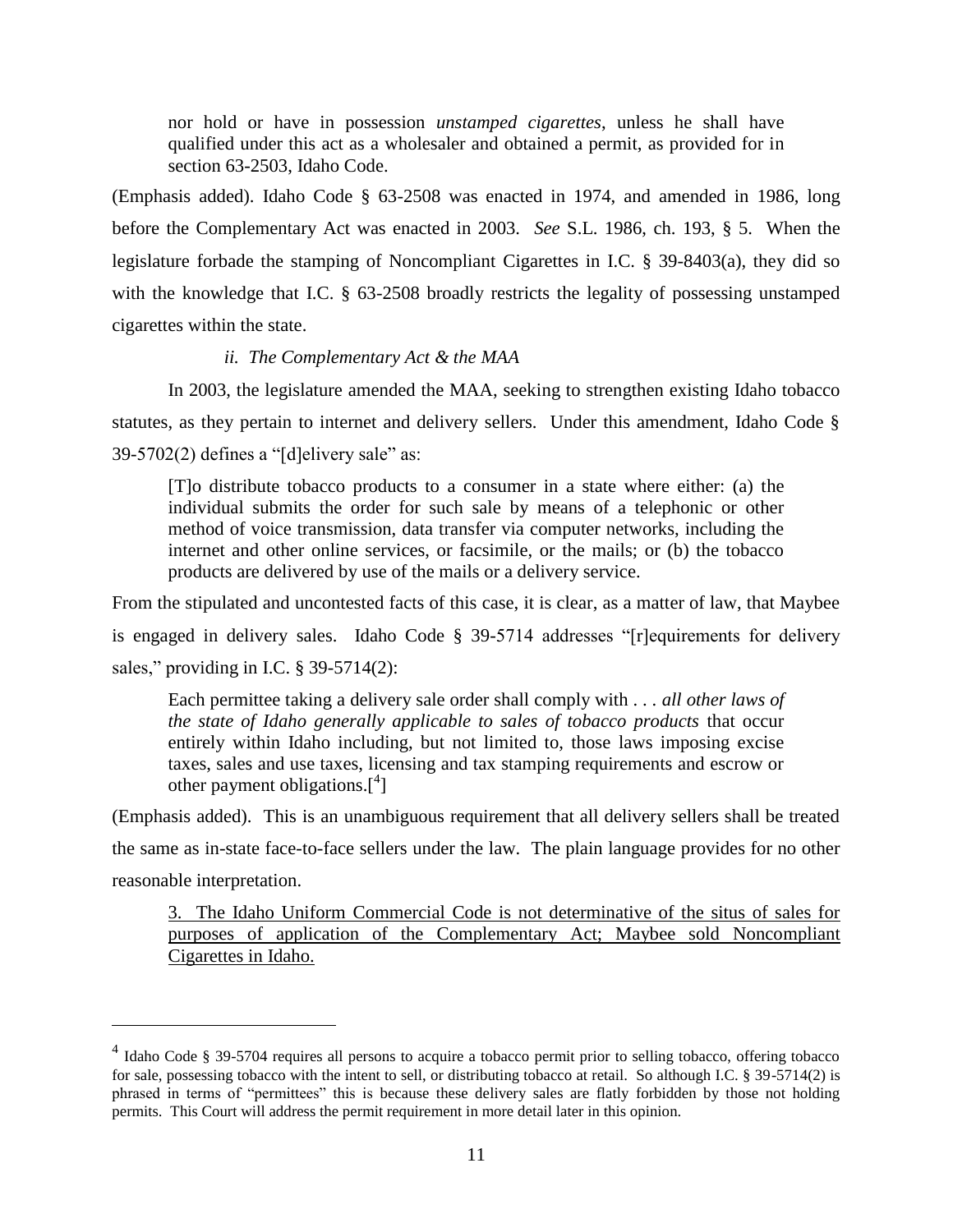Maybee next contends that he does not sell, or offer for sale, Noncompliant Cigarettes in Idaho. The provision of the Complementary Act that Maybee was sued under, I.C. § 39- 8403(3)(b), prohibits anyone from selling, offering for sale, or possessing for sale in Idaho, Noncompliant Cigarettes. Maybee contends that the Uniform Commercial Code, as adopted by the Idaho Legislature, should be considered dispositive in determining where Maybee"s sales take place for purposes of the Complementary Act. He also asserts that under the IUCC Maybee's sales take place in New York, and that therefore his conduct is not subject to regulation by the Complementary Act. The State responds that the official comment to I.C. § 28-  $2-401(2)(a)$  makes it clear that the IUCC's determination of the situs of sale, or transfer of title, is not controlling in determining whether a public regulation applies to a given transaction, and that Maybee is judicially estopped from arguing that his sales did not take place in Idaho.<sup>5</sup>

The relevant portion of the IUCC reads as follows:

 $\overline{a}$ 

Unless otherwise explicitly agreed title passes to the buyer at the time and place at which the seller completes his performance with reference to the physical delivery of the goods, despite any reservation of a security interest and even though a document of title is to be delivered at a different time or place; and in particular and despite any reservation of a security interest by the bill of lading (a) if the contract requires or authorizes the seller to send the goods to the buyer but does not require him to deliver them at destination, title passes to the buyer at the time and place of shipment; but (b) if the contract requires delivery at destination, title passes on tender there.

I.C. § 28-2-401(2). Section one of the Official Comments to I.C. § 28-2-401 states "[t]his section, however, in no way intends to indicate which line of interpretation should be followed in cases where the applicability of "public" regulation depends upon a "sale" or upon location of 'title' without further definition."

The goal of the legislature in enacting I.C. § 39-8403(3) of the Complementary Act was to prevent the cigarettes of Noncompliant Manufacturers from being sold to Idaho consumers. Idaho Code § 39-8403(3) is concerned with the introduction of Noncompliant Cigarettes into Idaho, not where the legal title to those cigarettes passes. Therefore, we hold that the Uniform Commercial Code is irrelevant to the determination of where Maybee"s cigarette sales took

 $<sup>5</sup>$  "[T]he party asserting judicial estoppel must show that the sworn statement at issue was used to obtain a judgment,</sup> advantage, or consideration from another party." *Indian Springs LLC v. Indian Springs Land Inv., LLC*, 147 Idaho 737, \_\_, 215 P.3d 457, 469 (2009). The State"s judicial estoppel claim fails on appeal as they failed to meet this burden.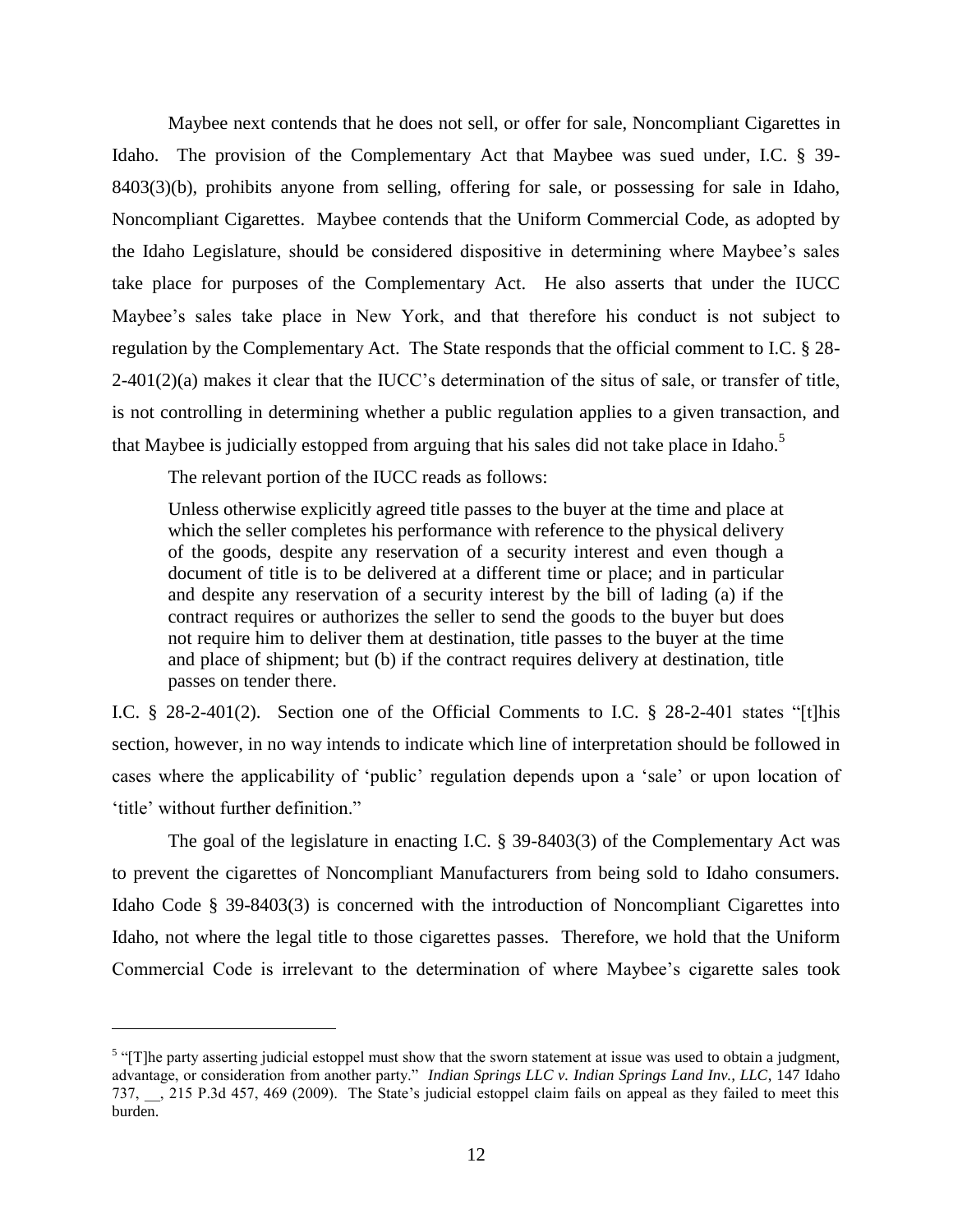place, and that those cigarette sales did, in fact, take place in Idaho for purposes of the Complementary Act.

# **B. The Interstate Commerce Clause of the United States Constitution does not preempt the Complementary Act as it applies to Maybee.**

The next argument put forth by Maybee is that if the Complementary Act is interpreted as regulating interstate, as well as intrastate, sales, it is in conflict with the Interstate Commerce Clause of the United States Constitution.

Article I, Section 8, clause 3 of the United States Constitution is the basis for what is commonly termed the Interstate Commerce Clause, granting Congress the power "[t]o regulate commerce . . . among the several states. . . ." In addition to providing Congress with the authority to regulate commerce between states, this clause has long been interpreted as implicitly containing a negative or dormant restraint, preempting state regulations that would interfere with the free-flow of interstate commerce, even where the state regulations do not conflict with existing federal regulation. *United Haulers, Ass'n*, *v. Oneida-Herkimer Solid Waste Mgmt. Auth.*, 550 U.S. 330, 338 (2007). There are three ways in which a state statute may be found to be in violation of the dormant Commerce Clause.

First, it may facially discriminate. As summarized by the United States Supreme Court in *United Haulers*, a state law is *per se* unconstitutional if "it discriminates on its face against interstate commerce. In this context, ""discrimination" simply means differential treatment of instate and out-of-state economic interests that benefits the former and burdens the latter."" *Id.* (internal citations omitted) (quoting *Oregon Waste Sys., Inc. v. Dep't of Envtl. Quality of Ore.,* 511 U.S. 93, 99 (1994)). Second, the burdens a statute places upon commerce may outweigh its local benefits. "Where the statute regulates even-handedly to effectuate a legitimate local public interest, and its effects on interstate commerce are only incidental, it will be upheld unless the burden imposed on such commerce is clearly excessive in relation to the putative local benefits." *Pike v. Bruce Church, Inc.*, 397 U.S. 137, 142 (1970). Third, a statute may attempt to regulate conduct occurring entirely outside the state. In *Healy v. Beer Institute, Inc.*, the Supreme Court held that:

First, the "Commerce Clause . . . precludes the application of a state statute to commerce that takes place wholly outside of the State's borders, whether or not the commerce has effects within the State," *Edgar v. MITE Corp.,* 457 U.S. 624, 642-43 (1982) (plurality opinion). . . . Second, a statute that directly controls commerce occurring wholly outside the boundaries of a State exceeds the inherent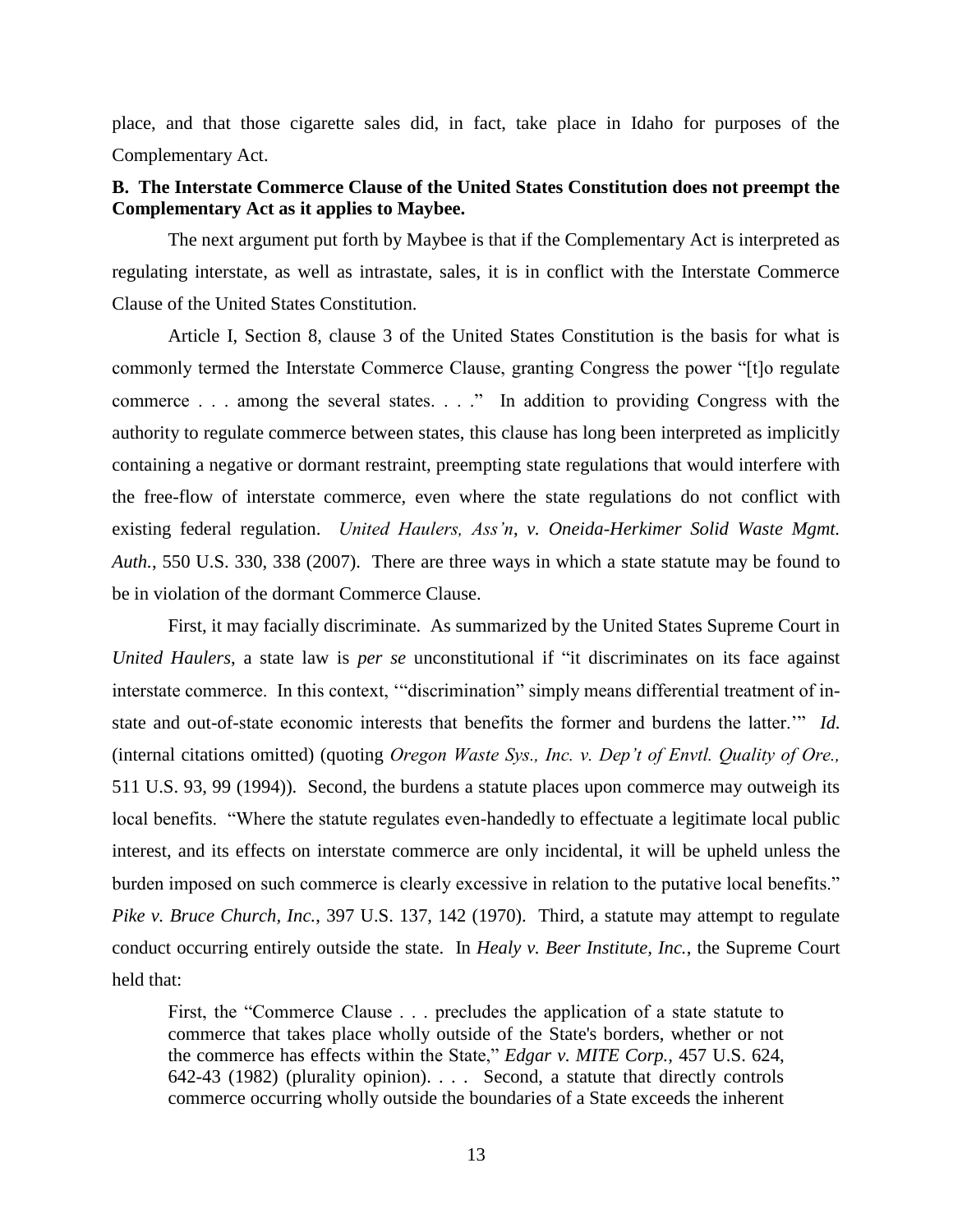limits of the enacting State's authority and is invalid regardless of whether the statute's extraterritorial reach was intended by the legislature. The critical inquiry is whether the practical effect of the regulation is to control conduct beyond the boundaries of the State.

#### 491 U.S. 324, 336 (1989).

The Complementary Act does not facially discriminate against interstate commerce. As is relevant here, it prohibits both intrastate and interstate parties from selling, or offering for sale, Noncompliant Cigarettes in Idaho. *See* I.C. § 39-8403(3). This regulation does not benefit instate economic interests at the expense of out-of-state economic interests; all sellers are treated equally regardless of their location. The burdens upon interstate commerce do not outweigh the local benefits of the Complementary Act's regulation. As discussed above, the State's interest in regulating sales of Noncompliant Cigarettes is to ensure adequate funds to provide medical care for citizens who have developed tobacco-related health problems. This is unquestionably a legitimate public purpose, and any impact it has upon interstate commerce is plainly incidental. Finally, the commerce regulated here does not occur wholly outside the boundaries of the State; if it did the Complementary Act, as interpreted, would not apply.

In the case of *Freedom Holdings, Inc. v. Spitzer*, 357 F.3d 205 (2nd Cir. 2004), the Second Circuit Court of Appeals considered whether New York"s so-called "Contraband Statutes" violated the dormant Commerce Clause. These Contraband Statutes are very similar to the provision of the Complementary Act at dispute here, and were passed in response to New York"s signing of the MSA. *See id.* at 215. The Contraband Statutes forbid the tax-stamping of Noncompliant Cigarettes, and forbid the selling of unstamped cigarettes in New York. *Id.* The court in *Freedom Holdings* examined the three types of possible violations to the commerce clause and rejected them all. *Id.* at 216-22.

There is no evidence that Idaho"s Complementary Act treats interstate sellers any differently from intrastate sellers, that the burdens on interstate commerce outweigh the local benefits, nor that the Act is attempting to regulate activities occurring entirely outside of Idaho. Therefore, we hold that the Complementary Act, as interpreted, is not preempted by the Interstate Commerce Clause.

# **C. The Indian Commerce Clause of the United States Constitution does not preempt the Complementary Act and the MAA, as they apply to Maybee.**

Maybee next contends that the Complementary Act and the MAA, as applied to an onreservation tribal member, are preempted by the Indian Commerce Clause of the United States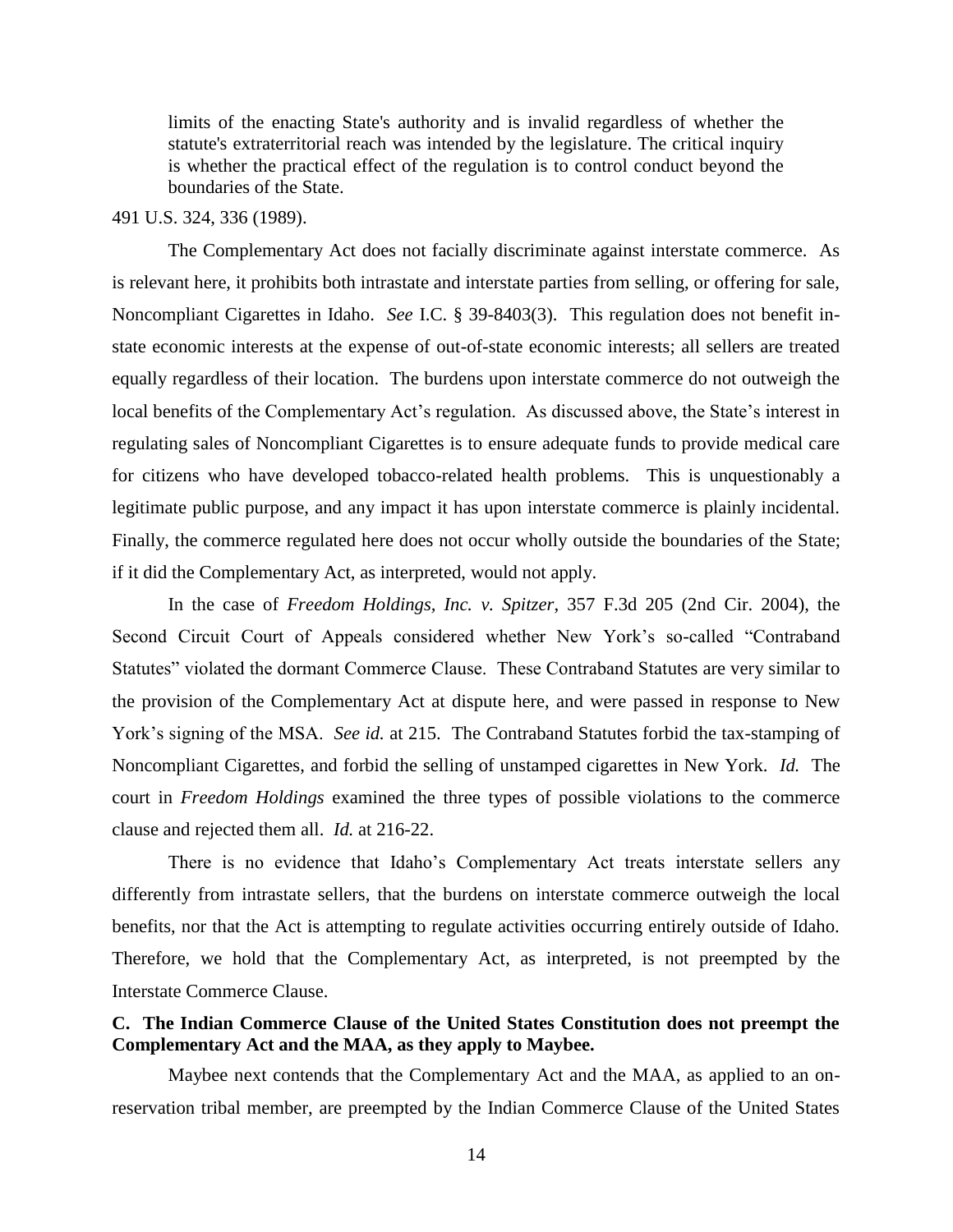Constitution. The State argues that, as far as it concerns the Complementary Act, this argument should not be considered because it is raised for the first time on appeal. In the alternative, the State argues that neither the Complementary Act nor the MAA conflict with the Indian Commerce Clause.

1. Waiver

The State asserts that, in argument before the district court, "[Maybee] contended only that the Indian trader statutes, 25 U.S.C. § 261-265, preempted the Complementary Act. . . . His vacillating preemption theories procedurally default his preemption claim as to the Complementary Act."

"An issue raised for the first time on appeal will not be considered by this Court." *Cristo Viene Pentecostal Church v. Paz,* 144 Idaho 304, 310, 160 P.3d 743, 749 (2007). However, where one party presents an issue to the trial court, it is addressed by the trial court, and it is raised and fully briefed on appeal, the issue may properly be heard by this Court. *Northcutt v. Sun Valley Co.*, 117 Idaho 351, 357, 787 P.2d 1159, 1165 (1990).

The transcript of the summary judgment hearing held before the district court on September 18, 2007, reveals that the State argued this issue before the district court:

Defendant has raised two Indian law arguments that I want to quickly respond to with *respect to the Complementary Act*. One of them is that the Indian Commerce Clause prohibits this. And that"s just not true. The U.S. Supreme Court has said there's no dormant sort of provision to the Indian Commerce Clause. It's just an authority for the congress to enact legislation.

In the district court"s first Memorandum Decision and Order, the court ruled on the applicability of the Indian Commerce Clause as follows: "The Indian Commerce Clause, Article 1, § 8 of the United States Constitution, and the Indian Traders Act, 25 U.S.C. § 261, do not support Maybee's position here." It is unclear whether the court was addressing the Indian Commerce Clause in respect to only the MAA or to both the MAA and the Complementary Act.

The State raised the issue in its argument before the district court, and the district court, at least arguably, addressed the issue in its first Memorandum Decision and Order. Also, both parties have fully briefed this issue before this Court. Therefore, this Court finds that Maybee"s argument, that the Indian Commerce Clause preempts application of the Complementary Act to Maybee, was not waived.

## 2. Preemption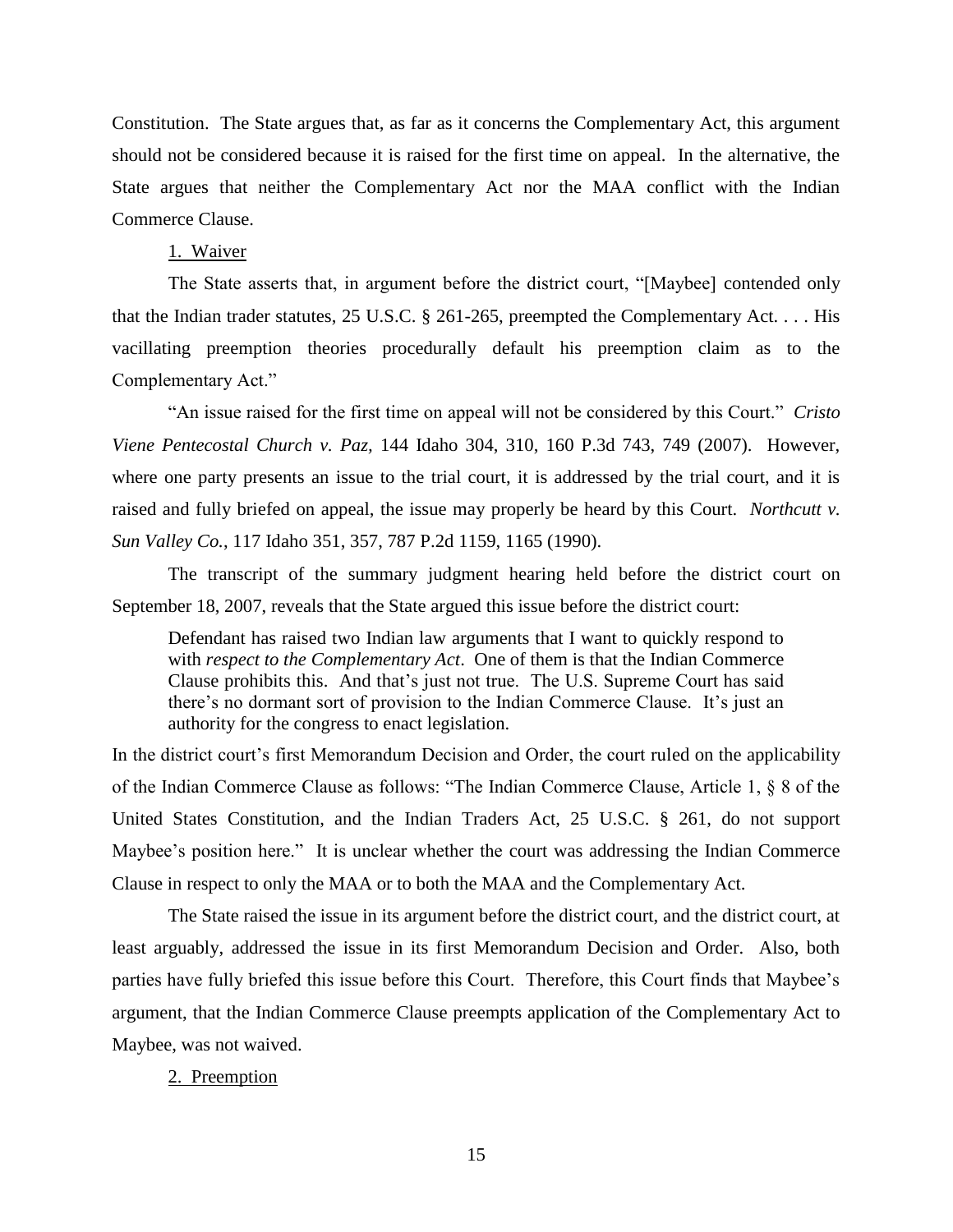Maybee contends that, in seeking to apply the Complementary Act and the MAA to Maybee, the State of Idaho is attempting to regulate a tribal member"s on-reservation activity, and that this automatically raises the issue of federal preemption under the Indian Commerce Clause.

The Indian Commerce Clause arises from the same constitutional text as the Interstate Commerce Clause; Article I, Section 8, clause 3, of the United States Constitution grants Congress the power "[t]o regulate Commerce . . . with the Indian Tribes." In *Cotton Petroleum Corp. v. New Mexico*, the United States Supreme Court pointed out the key difference between applications of the Interstate Commerce Clause and the Indian Commerce Clause:

It is also well established that the Interstate Commerce and Indian Commerce Clauses have very different applications. In particular, while the Interstate Commerce Clause is concerned with maintaining free trade among the States even in the absence of implementing federal legislation, the central function of the Indian Commerce Clause is to provide Congress with plenary power to legislate in the field of Indian affairs. The extensive case law that has developed under the Interstate Commerce Clause, moreover, is premised on a structural understanding of the unique role of the States in our constitutional system that is not readily imported to cases involving the Indian Commerce Clause. . . . [T]he fact that States and tribes have concurrent jurisdiction over the same territory makes it inappropriate to apply Commerce Clause doctrine developed in the context of commerce "among" States with mutually exclusive territorial jurisdiction to trade "with" Indian tribes.

### 490 U.S. 163, 192 (1989) (internal citations omitted).

In *White Mountain Apache Tribe v. Bracker*, the Supreme Court noted that traditionally a sense of tribal self-government and limited autonomy has provided the backdrop for deciding cases under the Indian Commerce Clause. 448 U.S. 136, 142-43 (1980). The semi-independent position of the Indian tribes, coupled with the power of Congress to regulate tribal affairs has caused the Supreme Court to find that there are two ways in which State regulation over tribal reservations and members can violate the Indian Commerce Clause. *Id.* at 142. "First, the exercise of such authority may be pre-empted by federal law. Second, it may unlawfully infringe "on the right of reservation Indians to make their own laws and be ruled by them."" *Id.* (internal citations omitted) (quoting *Williams v. Lee*, 358 U.S. 217, 220 (1959)).

An express congressional statement does not have to be made in order for a state law to be preempted under the Indian Commerce Clause; however, before a state regulation is preempted, the regulatory interests of the state should be given consideration, "and "automatic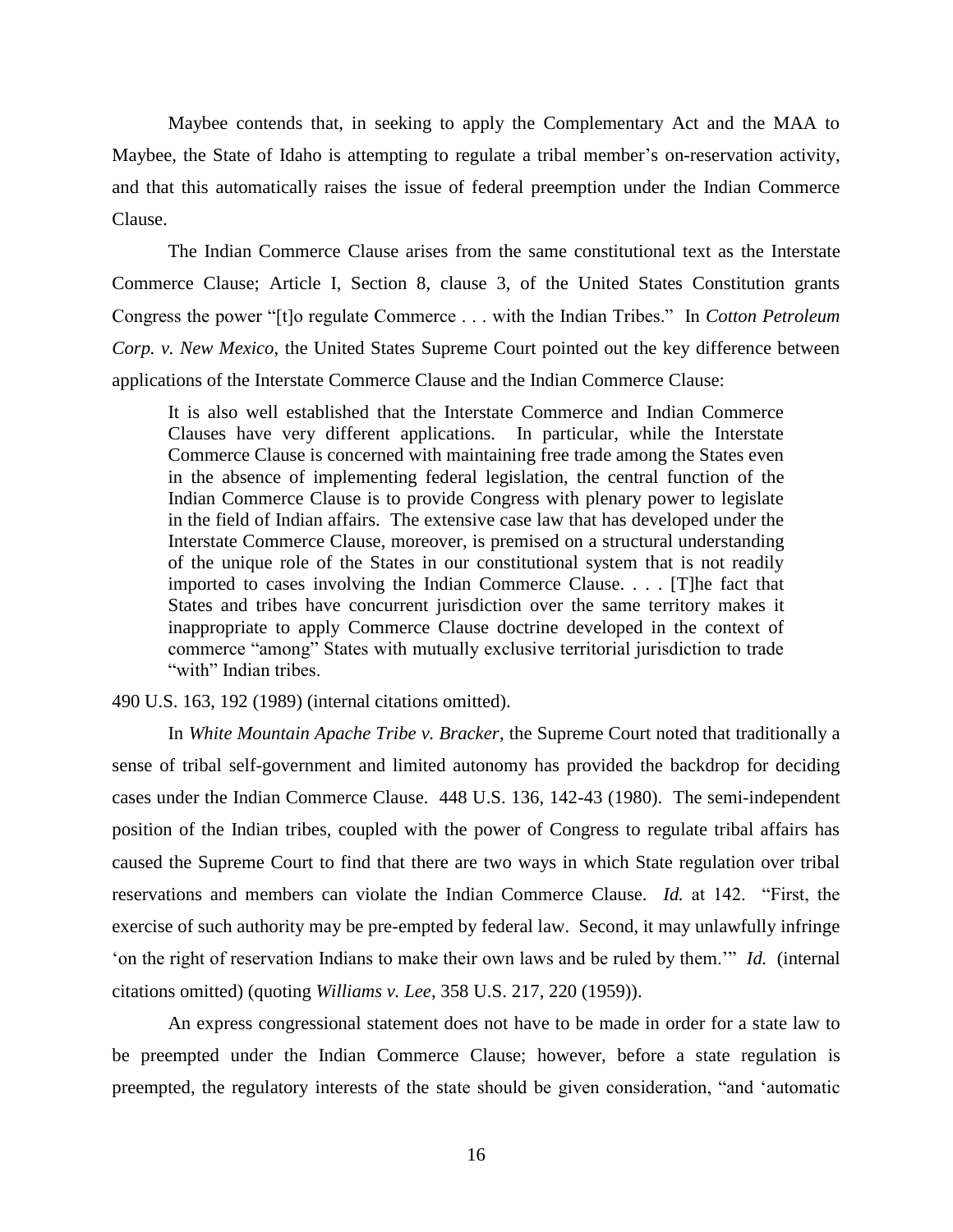exemptions "as a matter of constitutional law"" are unusual." *Id*. at 144 (quoting *Moe v. Salish & Kootenai Tribes*, 425 U.S. 463, 481 n.17 (1976)).

In determining how to analyze any state statute that allegedly is in conflict with the Indian Commerce Clause, it is crucial to determine, as a preliminary inquiry: (1) whether the regulated conduct occurs on or off a reservation; (2) whether or not the party being regulated is a tribal member; and (3) if the conduct being regulated does occur on a reservation, whether State interests outside the reservation are implicated.

"Absent express federal law to the contrary, Indians going beyond reservation boundaries have generally been held subject to non-discriminatory state law otherwise applicable to all citizens of the State." *Mescalero Apache Tribe v. Jones*, 411 U.S. 145, 148-49 (1973). Conversely, "[w]hen on-reservation conduct involving only Indians is at issue, state law is generally inapplicable, for the State's regulatory interest is likely to be minimal and the federal interest in encouraging tribal self-government is at its strongest." *Bracker*, 448 U.S. at 144. "When, however, state interests outside the reservation are implicated, States may regulate the activities even of tribe members on tribal land." *Nevada v. Hicks*, 533 U.S. 353, 362 (2001). The cases that the Supreme Court has deemed the most difficult are those in which a state seeks to regulate the activities of a non-Indian engaging in activities upon a reservation; in that instance the Court employs a "particularized inquiry into the nature of the state, federal, and tribal interests at stake, an inquiry designed to determine whether, in the specific context, the exercise of state authority would violate federal law." *Bracker*, 448 U.S. at 145.

In this case, both the Complementary Act and the MAA (collectively "the Acts") regulate the activities of Maybee, a member of the Seneca Nation. However, contrary to Maybee"s contentions, the Acts do not regulate Maybee"s on-reservation activities, but rather his offreservation conduct of: (1) selling, and offering for sale, Noncompliant Cigarettes in Idaho; and (2) selling, and offering for sale, tobacco products in Idaho without having first obtained a tobacco permit. Whether Maybee delivers Noncompliant Cigarettes to Idaho consumers personally, or through a common carrier, this conduct is ultimately traceable to Maybee. Idaho Code § 39-8403(3) is concerned with the introduction of Noncompliant Cigarettes into Idaho, and I.C. § 39-5704(1) is concerned with the introduction of any tobacco products into Idaho by anyone not first obtaining a tobacco permit. There is no conflicting federal law that would prevent the State of Idaho from regulating how tobacco may be sold or offered for sale in Idaho.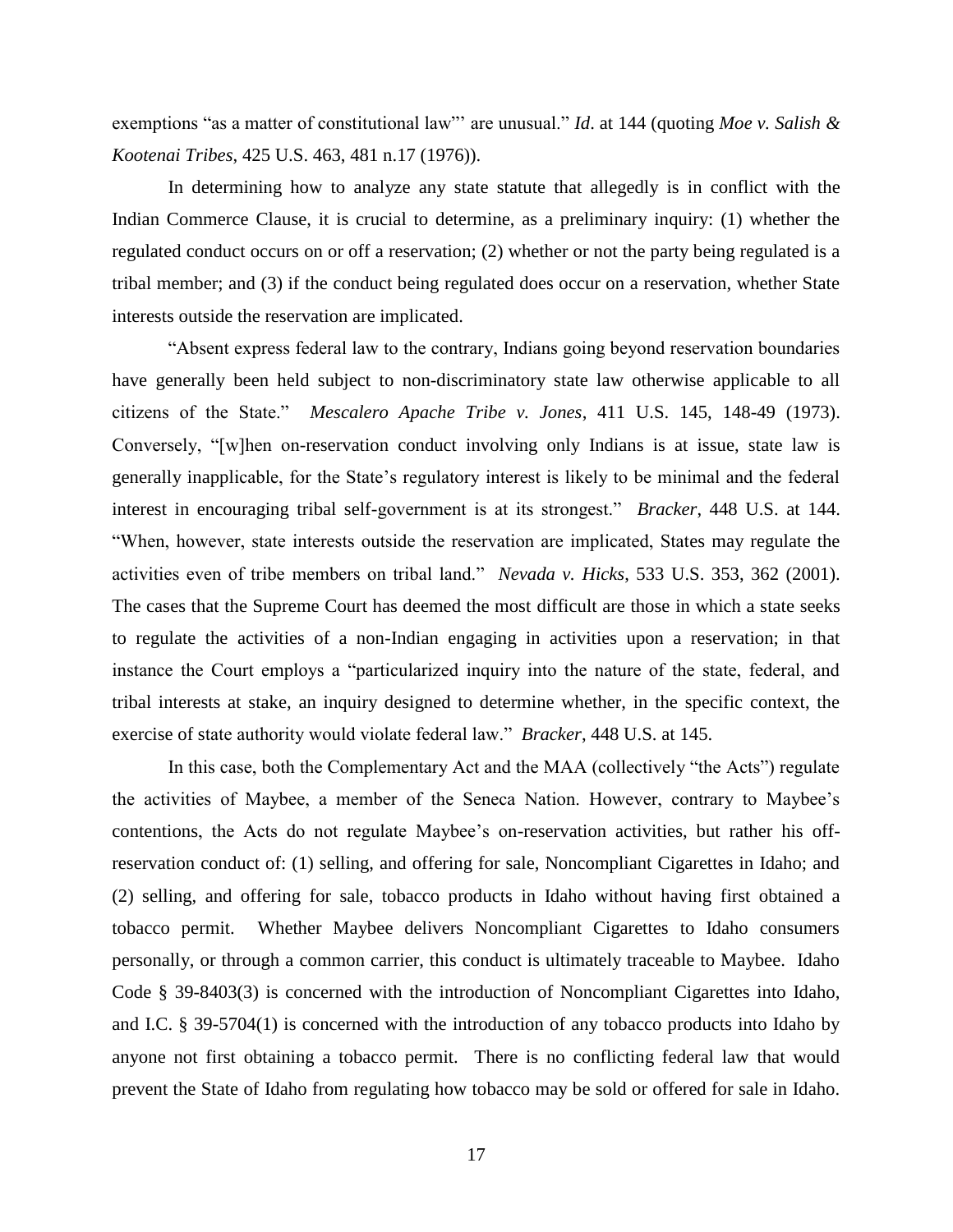As for whether the Acts infringe upon the sovereignty of the Seneca Nation of Indians, one case from the Supreme Judicial Court of Maine is particularly instructive on this point.

In *Department of Health and Human Services v. Maybee*, 965 A.2d 55 (Me. 2009), the Court considered whether application of Maine"s tobacco vendor license statute to Maybee was in violation of the Indian Commerce Clause. Maybee contended in that case, as in this case, that sales took place on reservation land, as his customer"s offers to purchase were accepted by Maybee while on the reservation. *Id.* at 56. In rejecting this argument the Court held, "Maybee, as a delivery seller, engages in activity that reaches beyond the reservation when he accepts orders from and sends cigarettes to consumers who are off the reservation." *Id.* The Court went on to find that "[t]he balancing test described in [*Bracker*] and *Wagnon* is inapplicable to the present case because Maybee"s interactions with consumers in Maine extend beyond the boundaries of the reservation." *Id.* at 57.

Where the regulated conduct occurs off-reservation, application of the *Bracker* balancing test is inappropriate. *Wagnon v. Prairie Band Potawatomi Nation*, 546 U.S. 95, 110 (2005) ("We have applied the balancing test articulated in *Bracker* only where "the legal incidence of the tax fell on a nontribal entity engaged in a transaction with tribes or tribal members," on the reservation." (internal quotation omitted) (*quoting Arizona Dep't of Revenue v. Blaze Constr. Co.*, 526 U.S. 32, 27 (1999))). Here, the regulated conduct occurred off-reservation, and so the *Bracker* balancing test does not apply.

This Court holds that the Acts are non-discriminatory statutes regulating the offreservation conduct of a Native American, and as there is no conflicting federal law, the Acts are not preempted by the Indian Commerce Clause.

## **D. The State is entitled to attorney fees on appeal.**

The State has requested attorney fees on appeal, in accordance with I.C. § 39-8407(5) of the Complementary Act, which provides, "[i]n any action brought by the attorney general to enforce this chapter, the attorney general shall be entitled to recover the costs of investigation, expert witness fees, costs of the action and reasonable attorney's fees." Maybee contends that attorney fees may not be awarded under this statute for two reasons: (1) the statute appears to allow the attorney general to recover attorney fees regardless of the ultimate success or failure of his suit, and (2) the provision does not allow Maybee the possibility of collecting attorney fees if he is the prevailing party.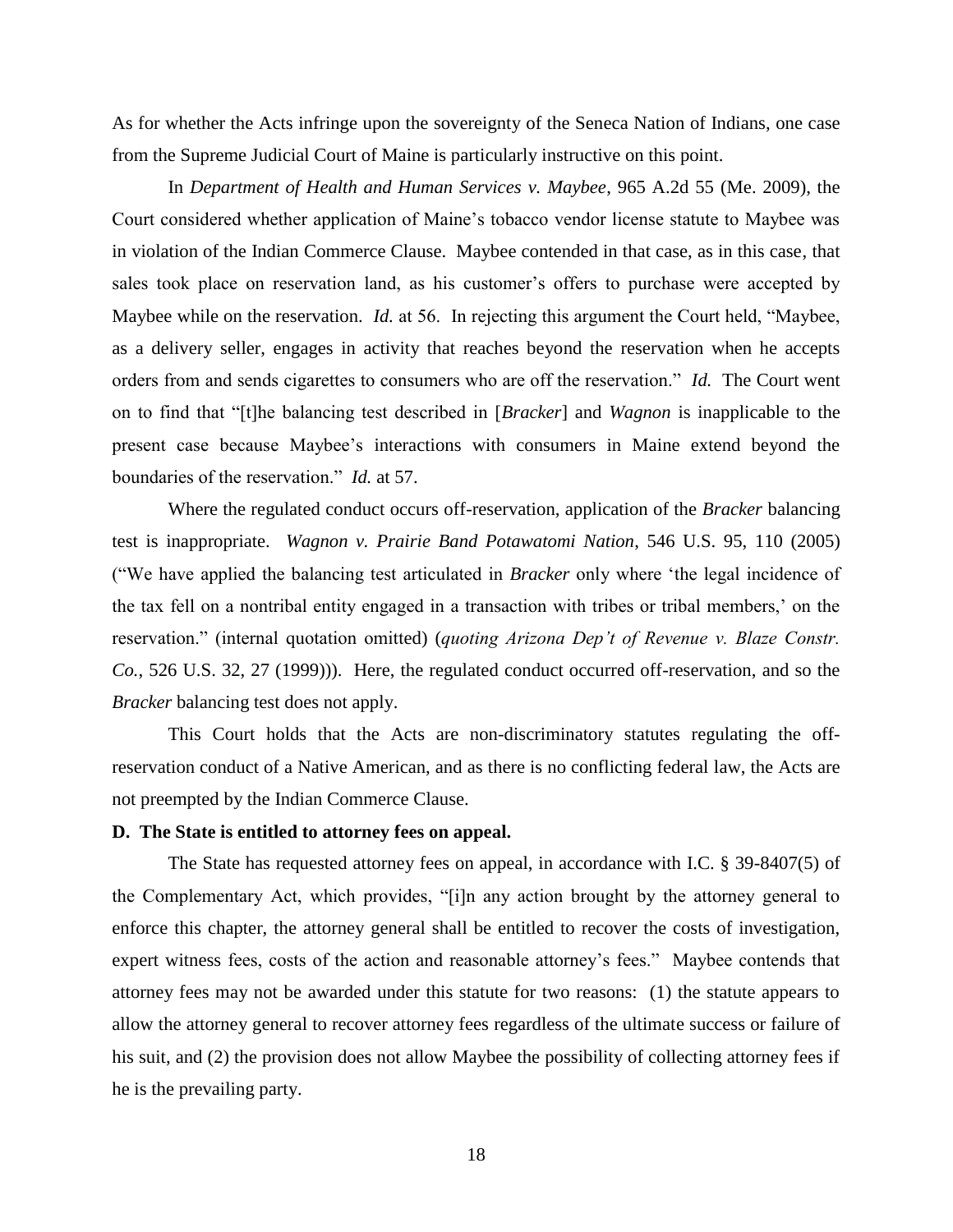Although I.C. § 39-8407(5) does not, on its face, require the attorney general to be the prevailing party in order to recover attorneys fees and costs for actions brought in an effort to enforce the Complementary Act, we interpreted it as such. This is the first time this Court has interpreted I.C. § 39-8407(5). As noted above, rules of statutory construction dictate that a reviewing court shall not interpret a statute in a manner that leads to an absurd result, *In re Daniel W.*, 145 Idaho 677, 680, 183 P.3d 765, 768 (2008), and the legislature in drafting a statute is charged with knowledge of applicable statutory background and legal precedent. *Druffel v. State, Dep't of Transp.*, 136 Idaho 853, 856, 41 P.3d 739, 742 (2002). This Court is unable to find a single instance in the entire history of this state, and indeed the nation, where the nonprevailing party was awarded attorney fees. To hold otherwise would encourage absurd results. For example, reading I.C. § 39-8407(5) as allowing the attorney general to recover for attorney fees regardless of whether or not the attorney general ultimately prevails would lead to an absurd result wherein the attorney general could recover attorney fees for a lawsuit he brought frivolously and litigated in bad faith. The legislature clearly could not have intended to provide the attorney general with the means to recover attorney fees for an unmeritorious lawsuit. Therefore, we interpret Idaho Code § 39-8407(5) as only permitting the attorney general to recover attorney fees when the attorney general is the prevailing party.

As to Maybee's second contention, that the statute may not be enforced if it does not provide for the possibility of mutual recovery (i.e. that since Maybee could not recover under the statute if he were the prevailing party, the statute cannot be enforced) this argument has no basis in law. In *Gonzalez v. Thacker*, this Court interpreted I.C. § 12-120(4), as allowing recovery of attorney fees for plaintiffs in personal injury cases, but not for defendants. No. 34534, 2009 WL 129671, at \*5 (Idaho Jan. 21, 2009).

As the State is the prevailing party on appeal, it is entitled to attorney fees, in accordance with Idaho Code § 39-8407(5).

### **V. CONCLUSION**

In summary, we affirm the district court's grant of summary judgment in favor of the State, finding that: (1) the Complementary Act applies to both intrastate and interstate sellers of Noncompliant Cigarettes; (2) Maybee sold, and offered for sale, Noncompliant Cigarettes, in violation of the Complementary Act; (3) the Interstate Commerce Clause does not preempt application of the Complementary Act to Maybee; (4) Maybee sold tobacco products in Idaho